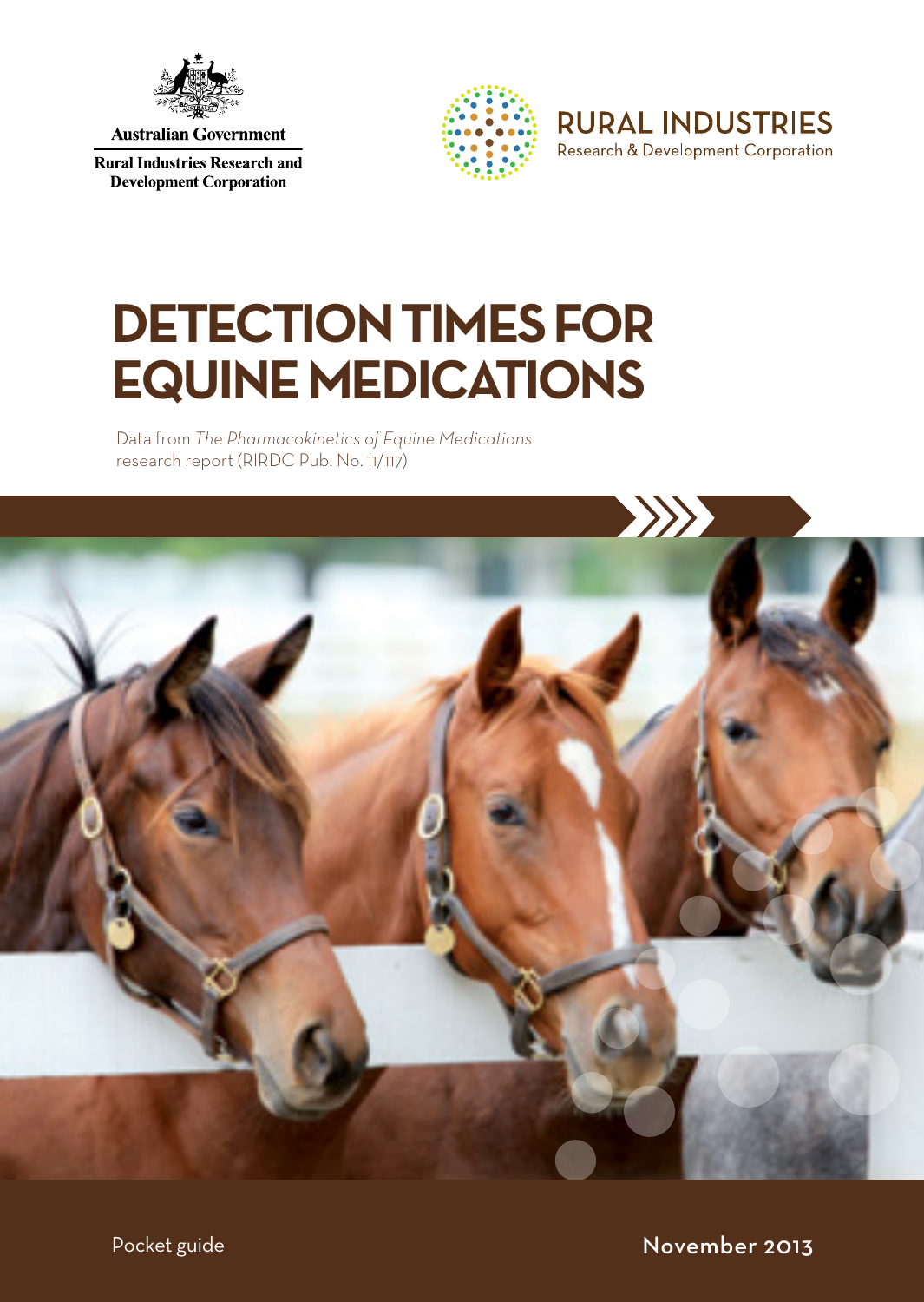# **IMPORTANT INFORMATION AND DISCLAIMER**

This information is based on a series of studies in which each drug was administered to a limited number of horses. The data should not be regarded as absolute for every horse to which these substances are administered, nor does it apply to routes of administration or dosages other than those specified. Formulation differences exist between drugs of different companies and may also affect the pharmacokinetics of a drug. Screening limits are those approved by the Australian Racing Board as of July 2013.

You must not rely on any information contained in this fact sheet without taking specialist advice relevant to your circumstances. While reasonable care has been taken in preparing this fact sheet to ensure that information is true and correct, the Commonwealth of Australia gives no assurance as to its accuracy. The Commonwealth of Australia, the Rural Industries Research and Development Corporation (RIRDC), the authors (ETRA) or contributors expressly disclaim, to the maximum extent permitted by law, all responsibility and liability to any person, arising directly or indirectly from any act or omission, or for any consequences of any such act of omission, made in reliance on the contents of this publication, whether or not caused by any negligence on the part of the Commonwealth of Australia, RIRDC, the authors or contributors. The Commonwealth of Australia does not necessarily endorse the views in this publication.

RIRDC and ETRA are of the view that you should not administer a therapeutic drug to a horse without guidance of a relevant specialist.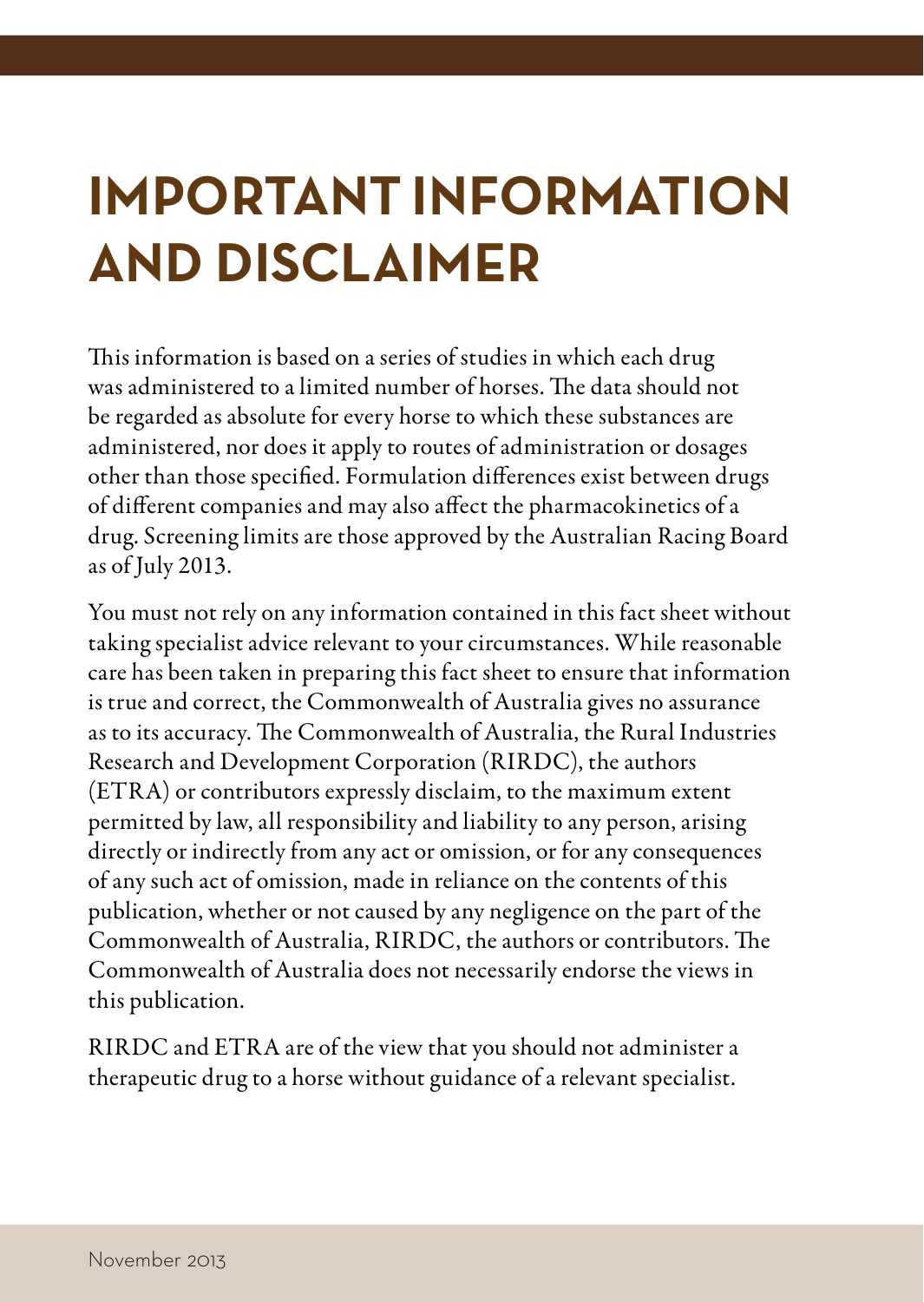# **CONTENTS**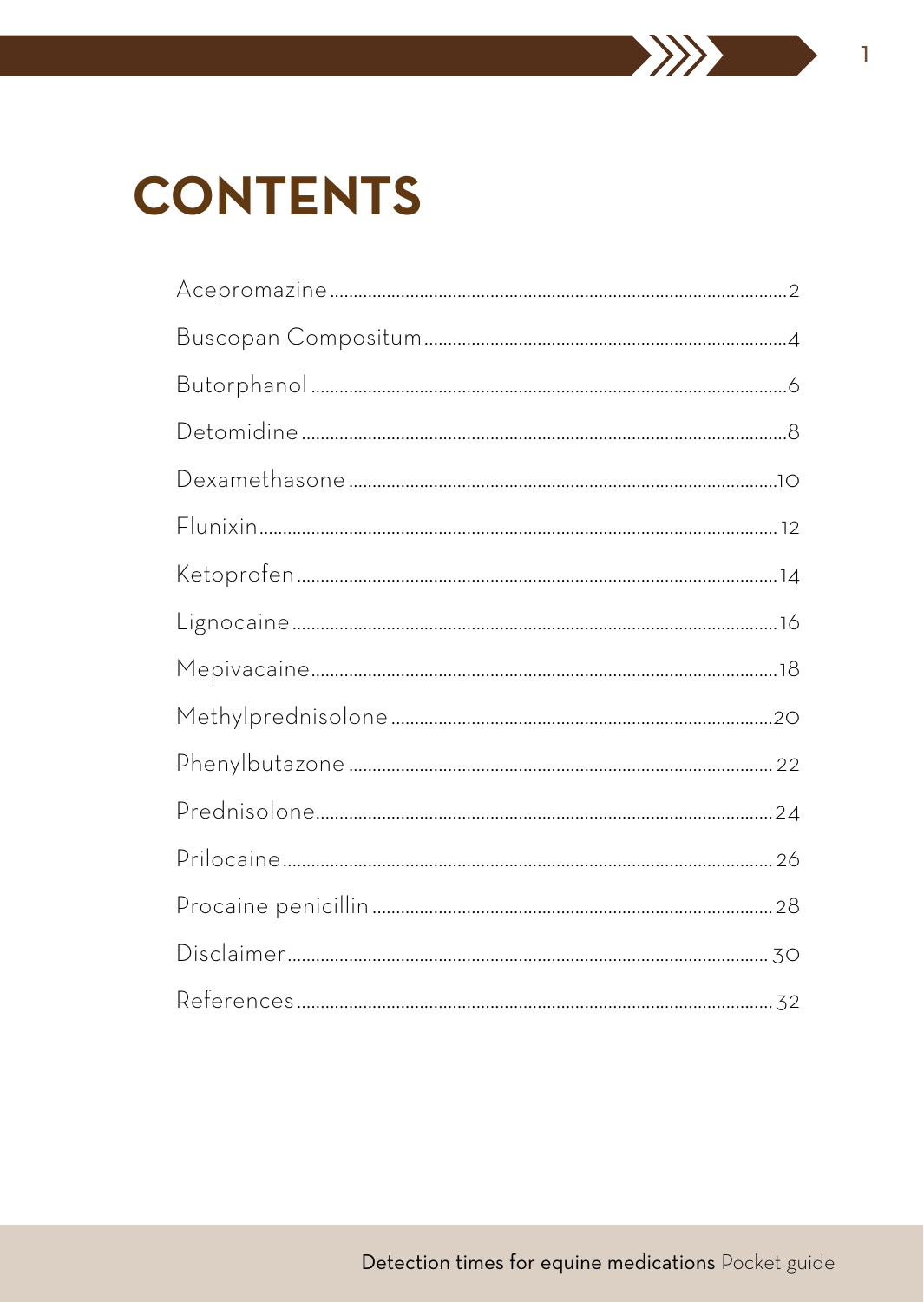# <span id="page-3-0"></span>**ACEPROMAZINE**

# **Use in competition horses**

# Period of detection in urine (including metabolites, isomers and/or artefacts):

3 DAYS, based on a screening limit in urine of 10 ng/mL of the 2-(1-hydroxyethyl) promazine sulfoxide metabolite.

- For competition horses, forensic tests may be performed using plasma or urine to measure the parent drug, metabolites, isomers and/or artefacts;
- The excretion rate of acepromazine was found to show marked variation between horses;
- Different formulations of this compound from different manufacturers may be excreted differently;
- The detection time specified here is provided for the guidance of veterinarians to estimate an appropriate withholding time, based on the particular circumstances of drug administration and the addition of a suitable safety margin.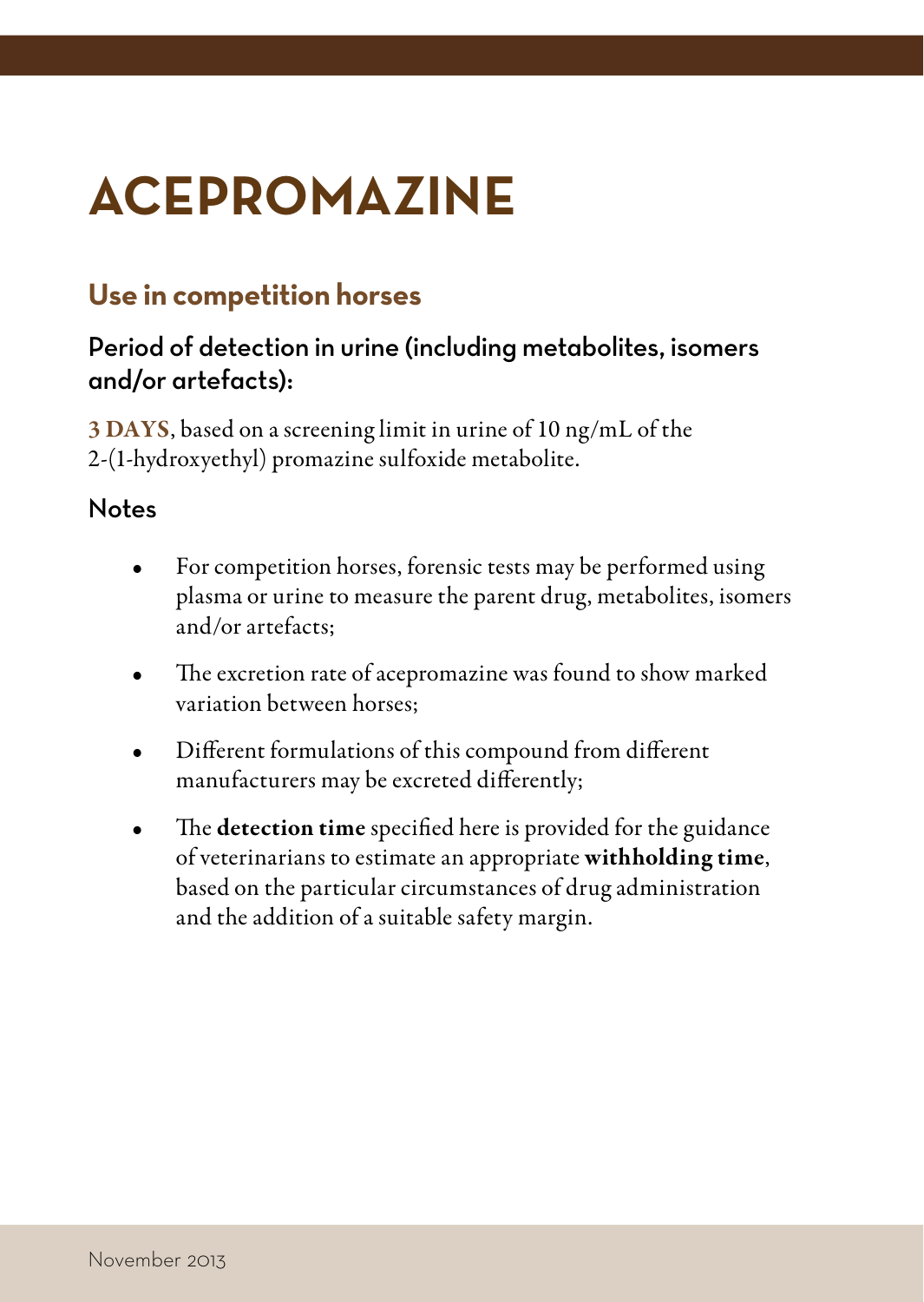ACP 10 injection (Delvet Pty Ltd)

Active ingredients: acepromazine maleate 13.5 mg/mL (equivalent to 10 mg/mL acepromazine)

## Other proprietary names

Acemav Injection; Acepril 10

## Classification

Phenothiazine tranquilizer (S4)

## Route of administration

Intravenous (single administration)

#### Dose

3 mL/horse (equivalent to 0.045 to 0.063 mg/kg)

# Number of horses studied

12 (median body weight 551 kg, range 474 to 670 kg)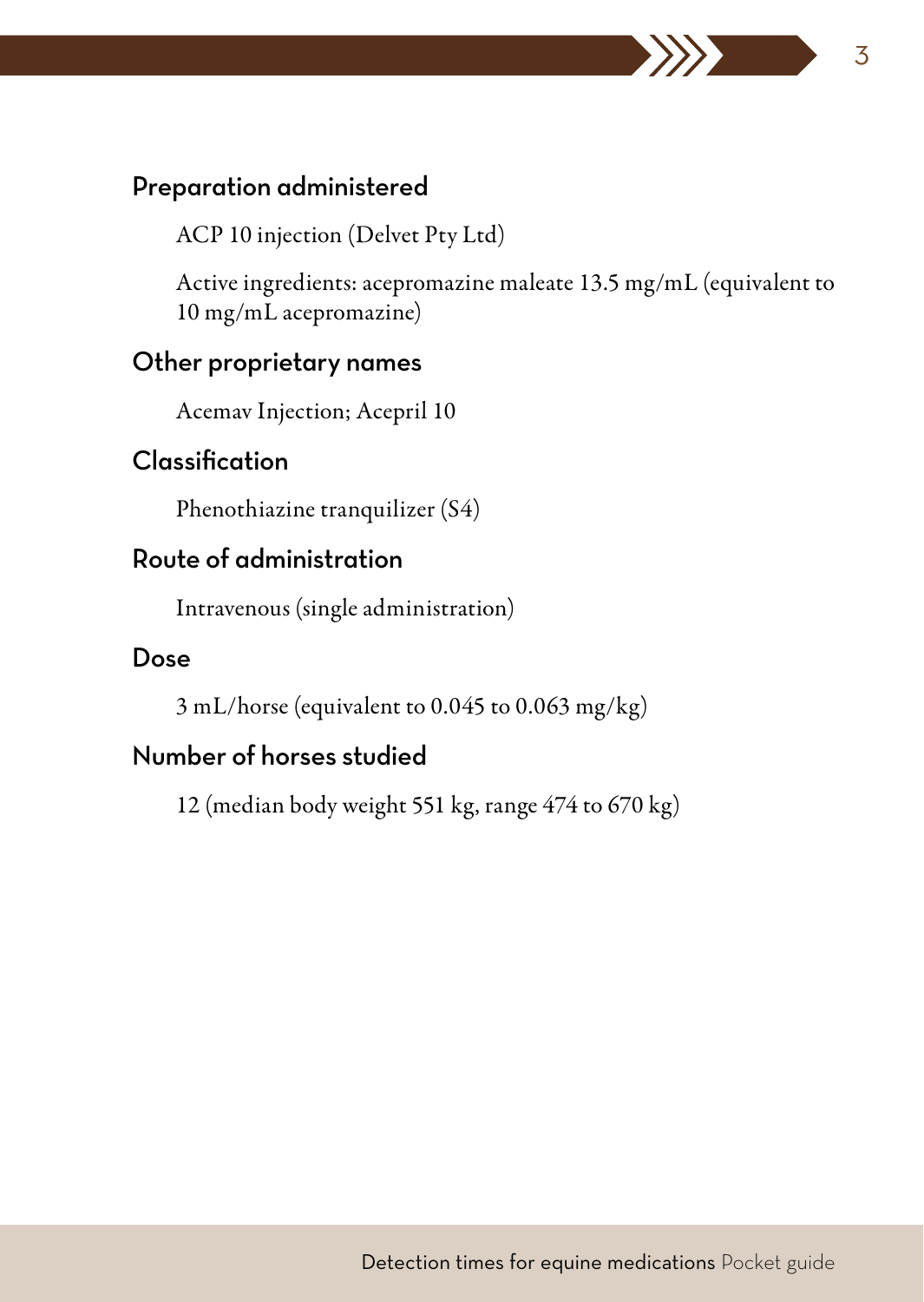# <span id="page-5-0"></span>**BUSCOPAN COMPOSITUM**

# **Use in competition horses**

# Period of detection in urine (including metabolites, isomers and/or artefacts):

3 DAYS, based on a screening limit in urine of 1000 ng/mL of the 4-methylaminoantipyrine metabolite of dipyrone, and a screening limit in urine of 25 ng/mL for hyoscine N- butylbromide (or N-butylscopolammonium).

- For competition horses, forensic tests may be performed using plasma or urine to measure the parent drug, metabolites, isomers and/or artefacts;
- Different formulations of this compound from different manufacturers may be excreted differently;
- The detection time specified here is provided for the guidance of veterinarians to estimate an appropriate withholding time, based on the particular circumstances of drug administration and the addition of a suitable safety margin.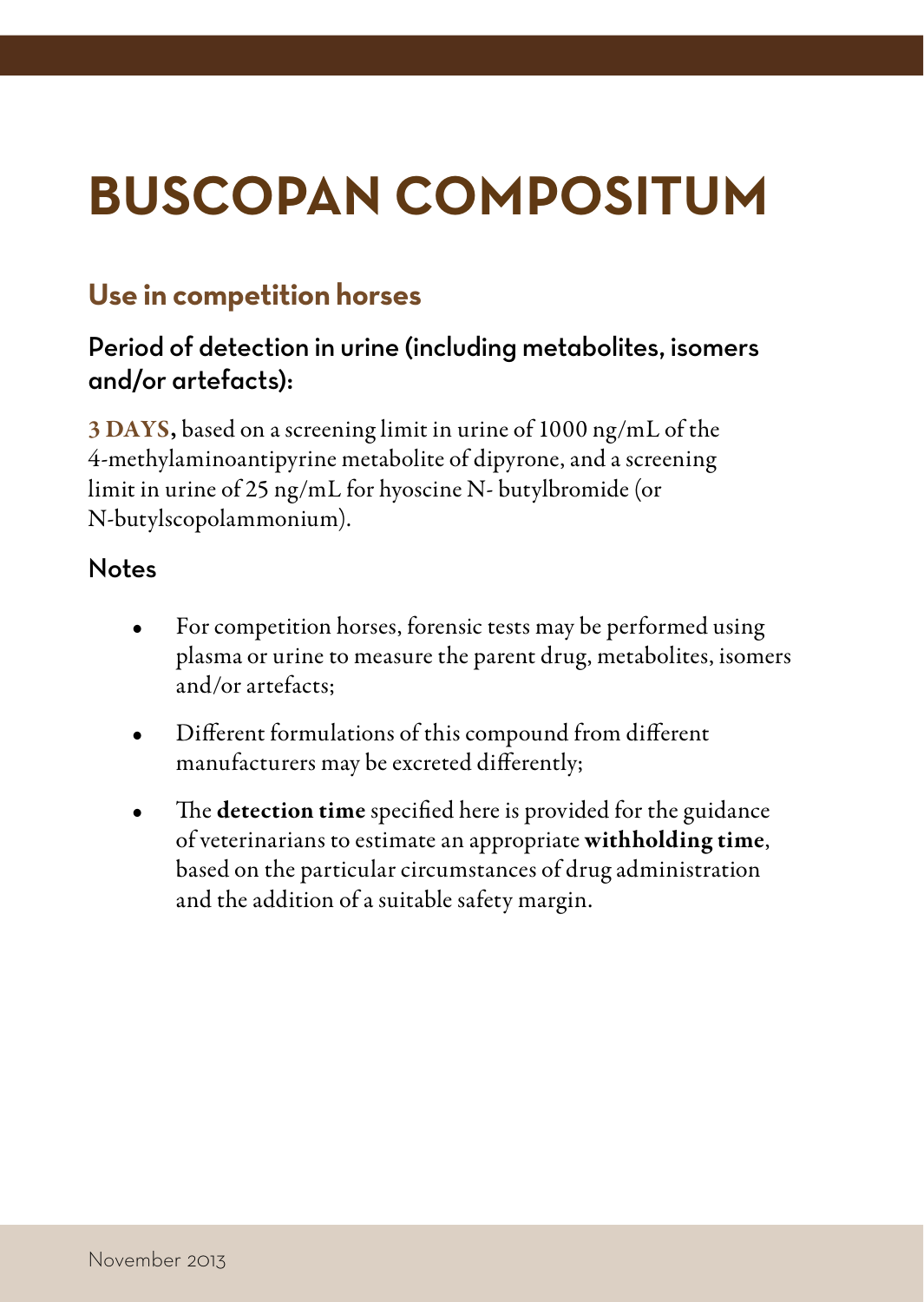Buscopan Compositum (Boehringer Ingelheim Pty Ltd)

Active ingredients: hyoscine N-butylbromide (N-butylhyoscine bromide; scopolamine N-butylbromide; N-butylscopolamine bromide) 4 mg/mL; dipyrone 500 mg/mL

## Other proprietary names

Ilium Spasmogesic

# Classification

Hyoscine N-butylbromide: anticholinergic spasmolytic agent

Dipyrone: non-steroidal anti-inflammatory drug (NSAID) (S4)

# Route of administration

Intravenous (single administration)

# Dose

30 mL/horse

- equivalent to 0.2 to 0.27 mg/kg hyoscine N-butylbromide and
- 26 to 33 mg/kg dipyrone

# Number of horses studied

12 (median body weight 514 kg, range 448 to 588 kg)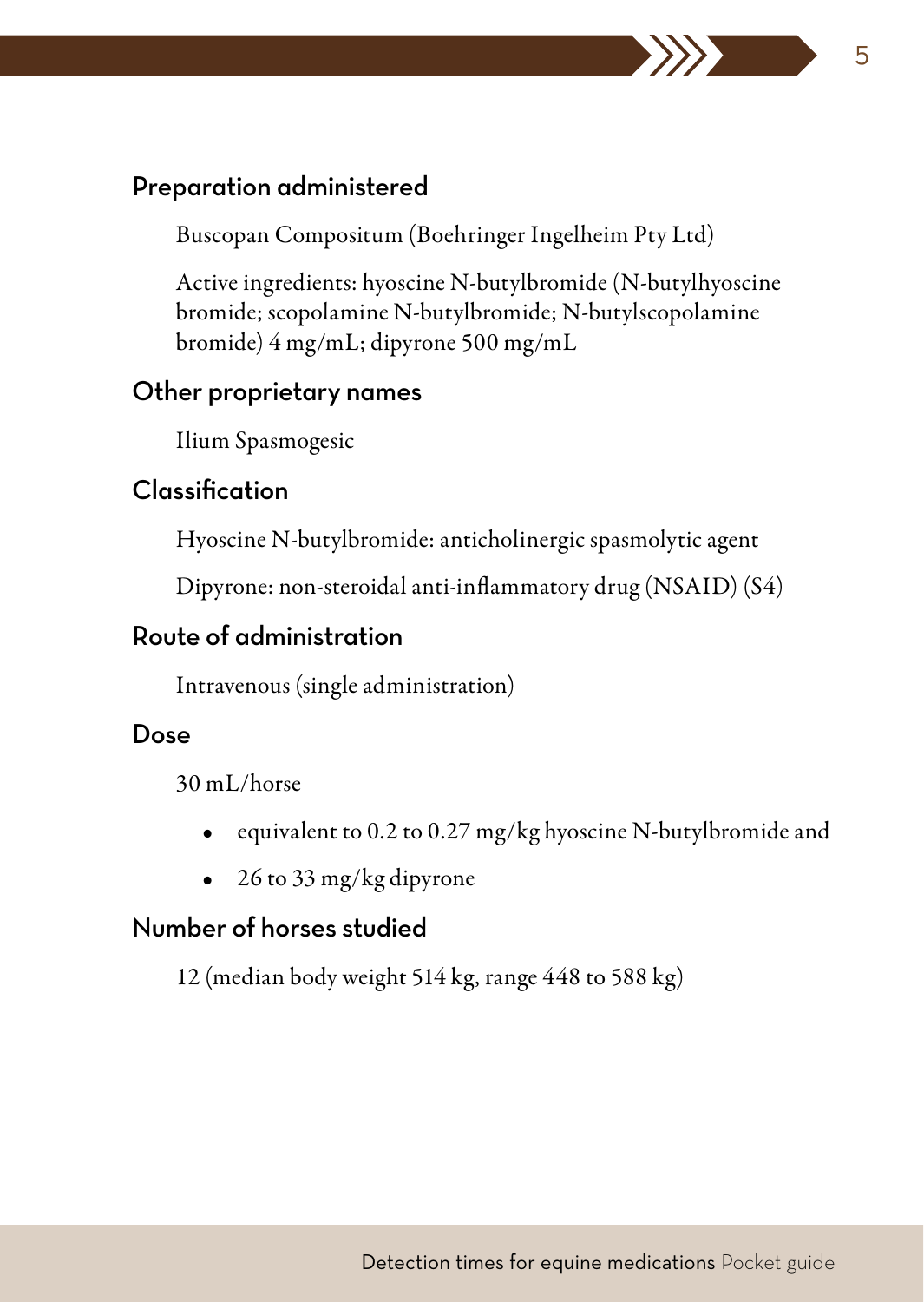# <span id="page-7-0"></span>**BUTORPHANOL**

# **Use in competition horses**

# Period of detection in urine (including metabolites, isomers and/or artefacts):

### 4 DAYS

- For competition horses, forensic tests may be performed using plasma or urine to measure the parent drug, metabolites, isomers and/or artefacts;
- Different formulations of this compound from different manufacturers may be excreted differently;
- The detection time specified here is provided for the guidance of veterinarians to estimate an appropriate withholding time, based on the particular circumstances of drug administration and the addition of a suitable safety margin.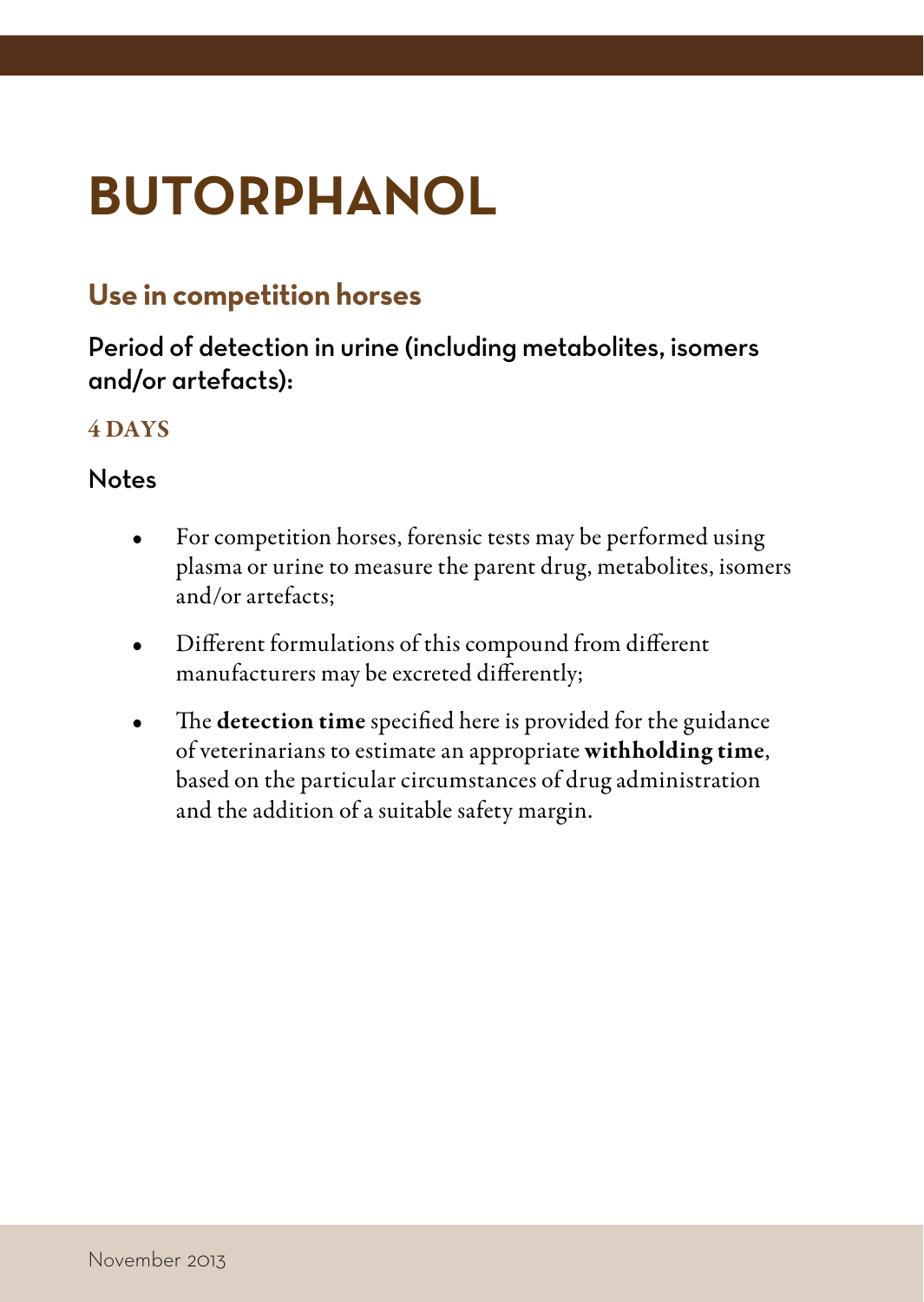Torbugesic (Fort Dodge)

Active ingredients: butorphanol tartrate 10 mg/mL (equivalent to 6.9 mg/mL butorphanol)

#### Other proprietary names

Butomidor Injection; Dolorex; Butorgesic Injection

# Classification

Narcotic analgesic (S8)

## Route of administration

Intravenous (single administration)

#### Dose

2 mL/horse (equivalent to 0.03 to 0.05 mg/kg)

# Number of horses studied

12 (median body weight 497 kg, range 430 to 590 kg)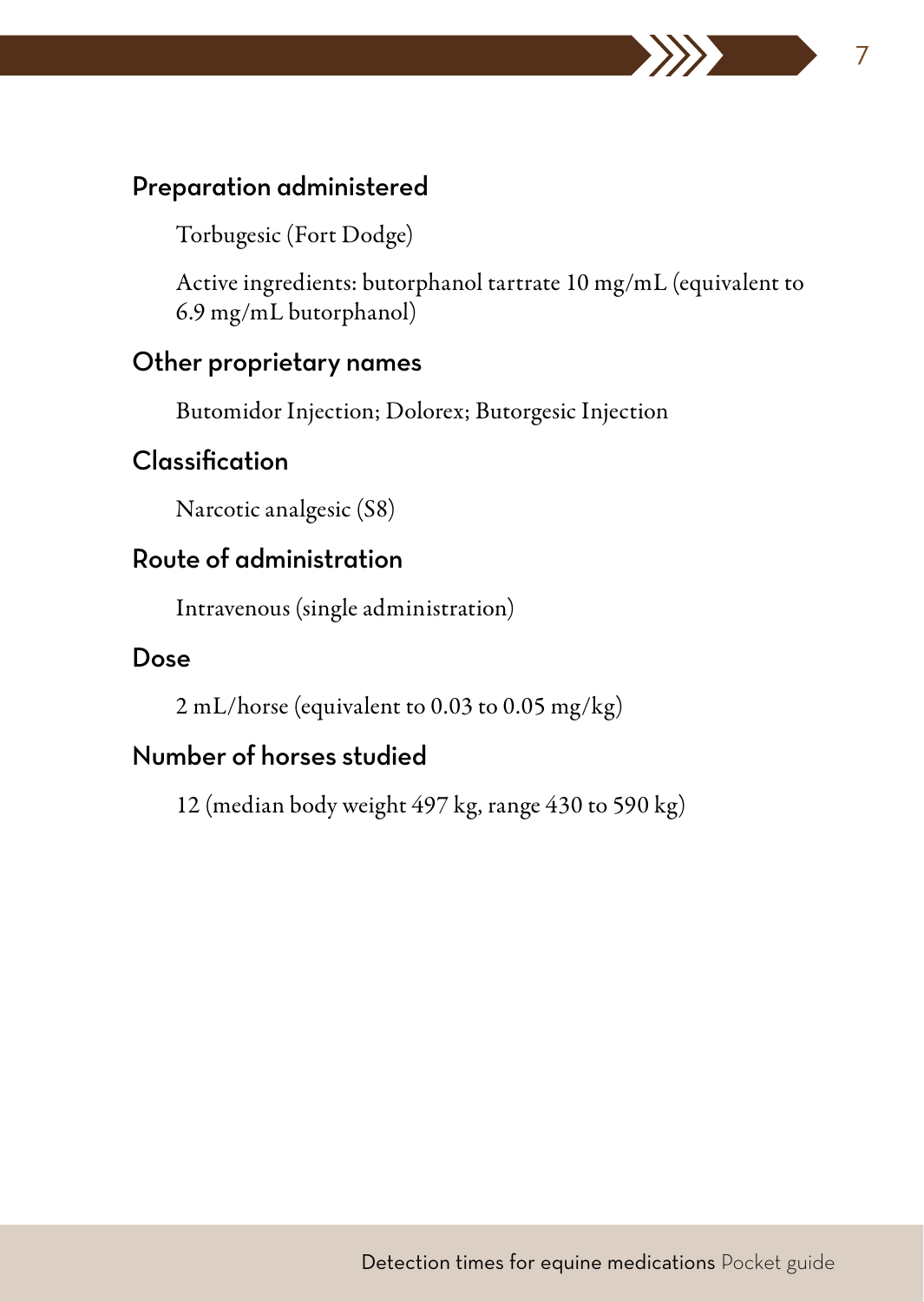# <span id="page-9-0"></span>**DETOMIDINE**

# **Use in competition horses**

# Period of detection in urine (including metabolites, isomers and/or artefacts):

48 HOURS, based on a screening limit in urine of 2 ng/mL for the 3'-hydroxydetomidine metabolite.

- For competition horses, forensic tests may be performed using plasma or urine to measure the parent drug, metabolites, isomers and/or artefacts;
- Different formulations of this compound from different manufacturers may be excreted differently;
- The detection time specified here is provided for the guidance of veterinarians to estimate an appropriate withholding time, based on the particular circumstances of drug administration and the addition of a suitable safety margin.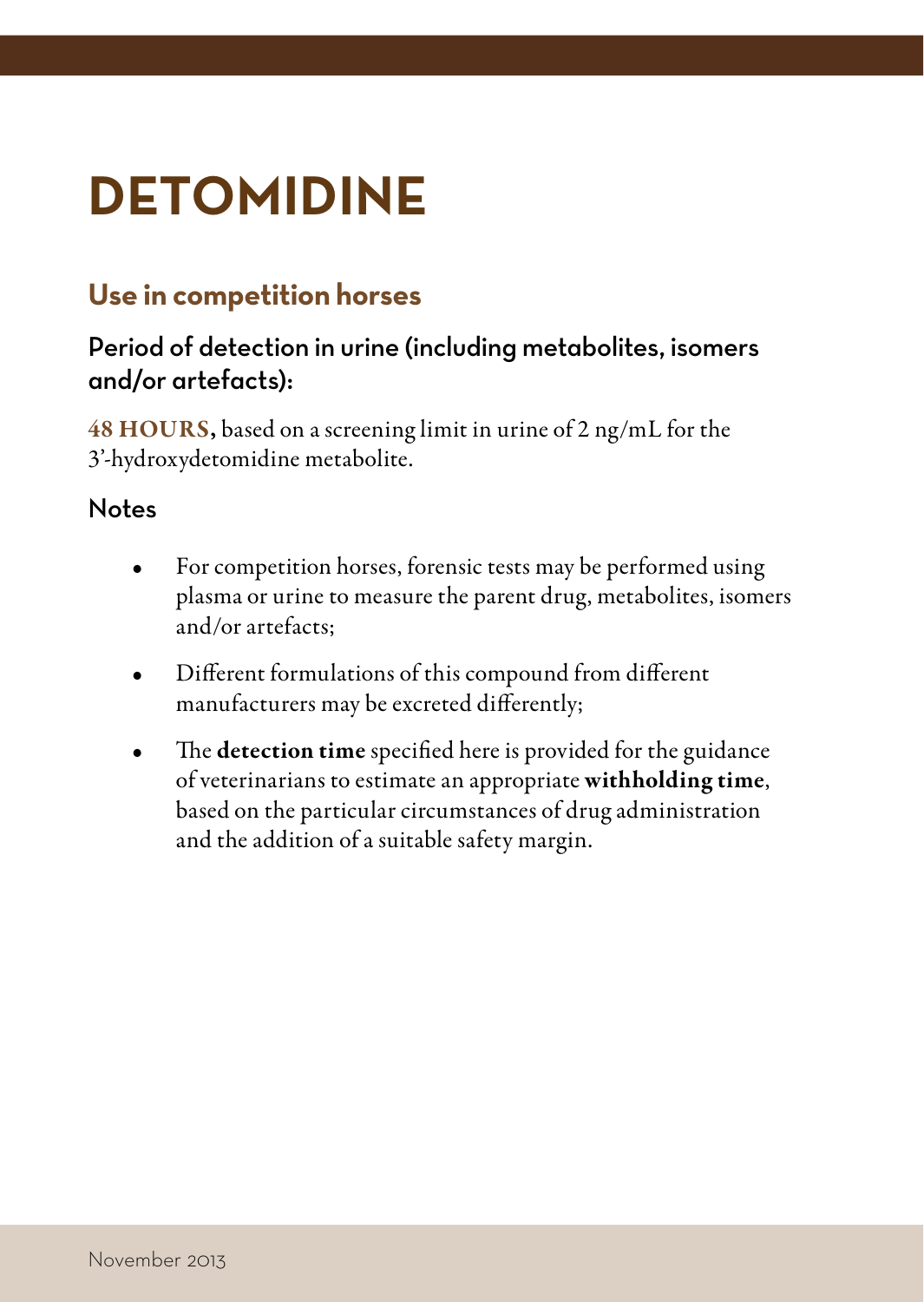Dormosedan (Novartis Animal Health Australasia Pty Ltd)

Active ingredients: detomidine hydrochloride 10 mg/mL (equivalent to 8.4 mg/mL detomidine)

#### Other proprietary names

Calmant Injection; Detomo Vet; Dozadine Injection; Equisedan Vet Solution for Injection

## Classification

 $\alpha_{2}$ -adrenoreceptor agonist (S4)

## Route of administration

Intravenous (single administration)

## Dose

2.1 to 2.8 mL/horse (equivalent to 0.04 mg/kg)

## Number of horses studied

12 (median body weight 599.5 kg, range 536 to 690 kg)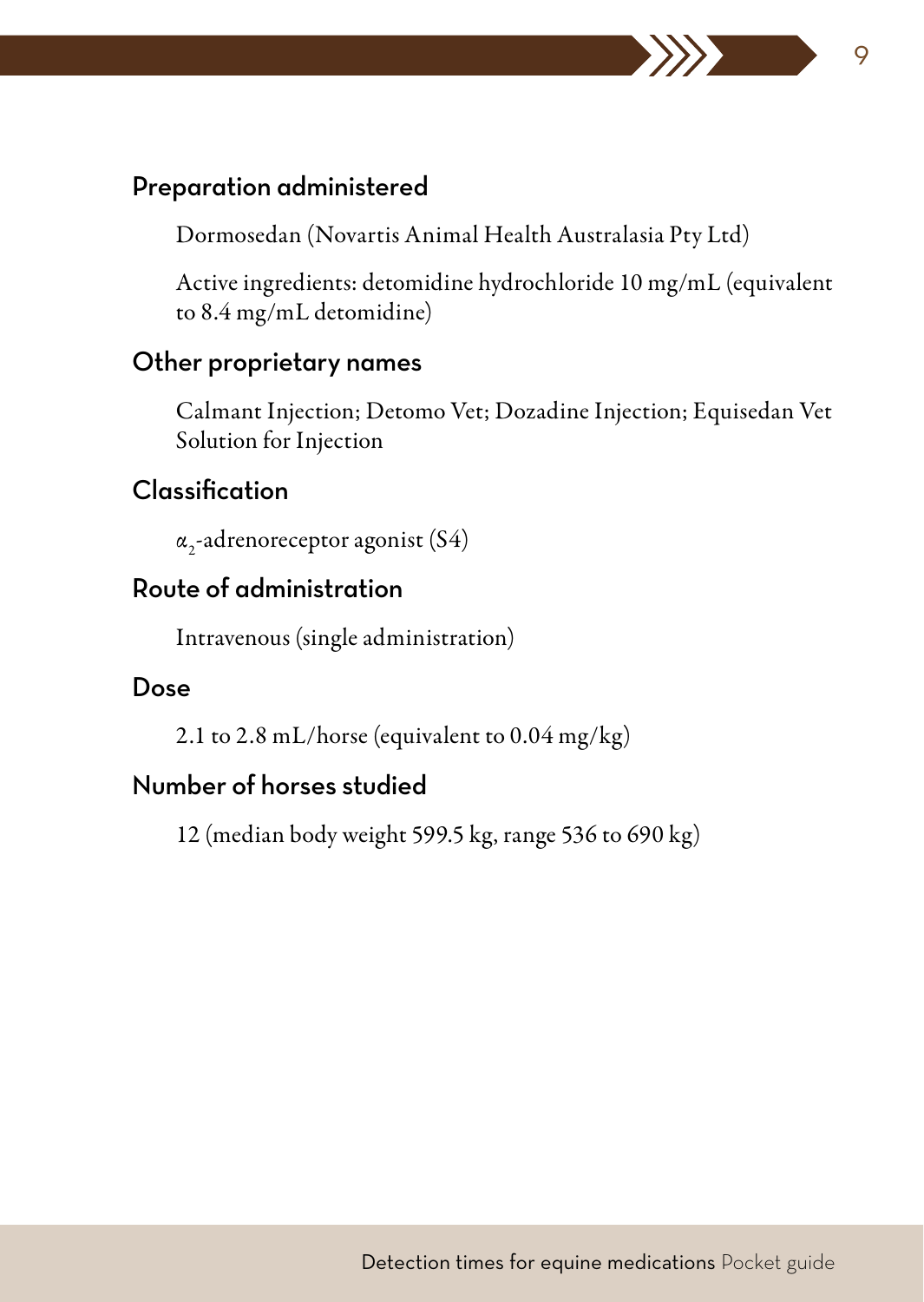# <span id="page-11-0"></span>**DEXAMETHASONE**

# **Use in competition horses**

# Period of detection in urine (including metabolites, isomers and/or artefacts):

### 3 DAYS

- For competition horses, forensic tests may be performed using plasma or urine to measure the parent drug, metabolites, isomers and/or artefacts;
- Different formulations of this compound from different manufacturers may be excreted differently;
- The detection time specified here provided for the guidance of veterinarians to estimate an appropriate withholding time, based on the particular circumstances of drug administration and the addition of a suitable safety margin.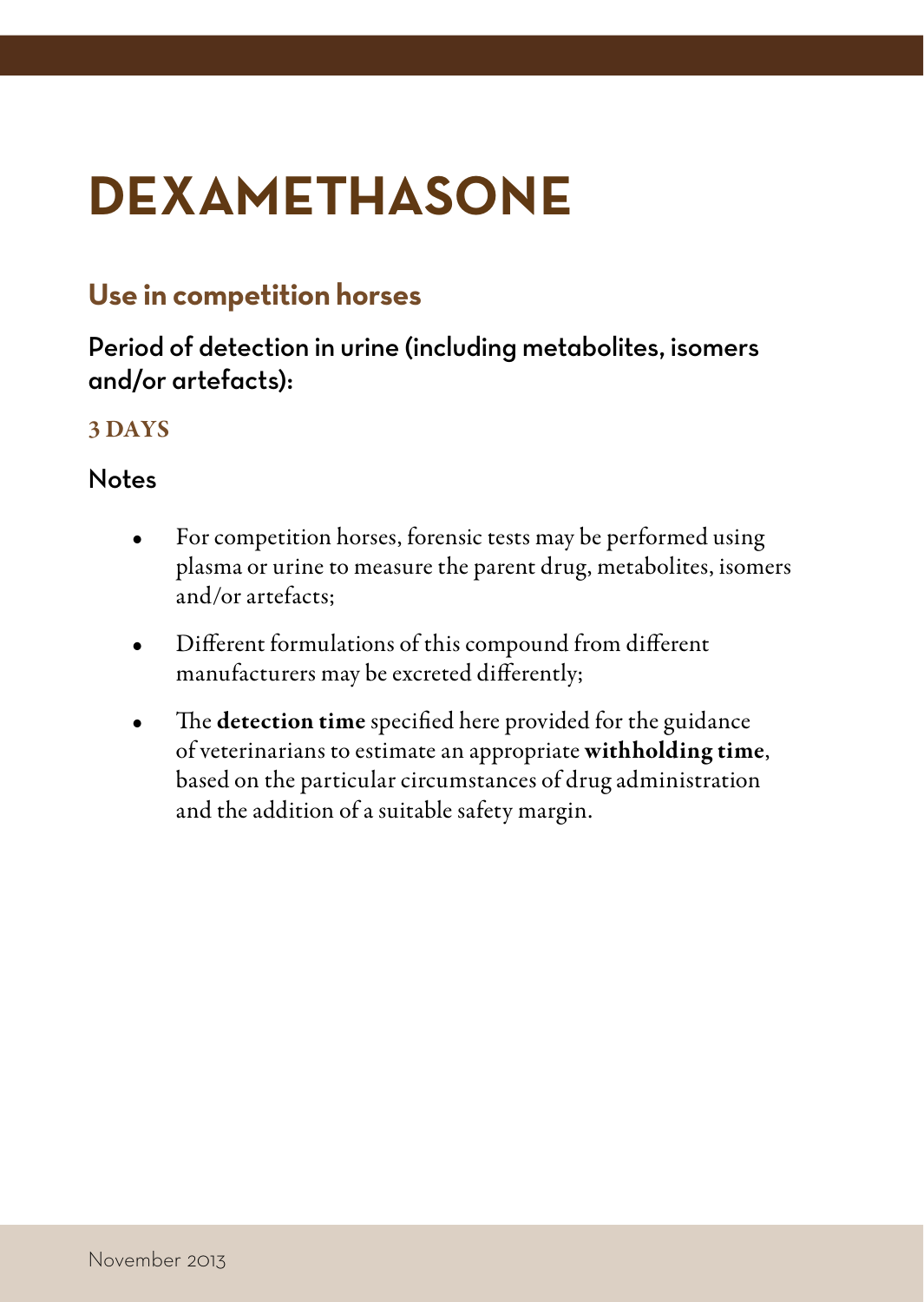Ilium Dexapent (Troy Laboratories)

Active ingredients: dexamethasone sodium phosphate 5 mg/mL (equivalent to 3.8 mg/mL dexamethasone)

#### Other proprietary names

Dexone-5, Dexol-5, Dexaphos 5

# Classification

Corticosteroid (S4)

## Route of administration

Intravenous (single administration)

#### Dose

5 to 7.5 mL/horse (equivalent to 0.06 mg/kg)

# Number of horses studied

11 (median body weight 538 kg, range 423 to 620 kg)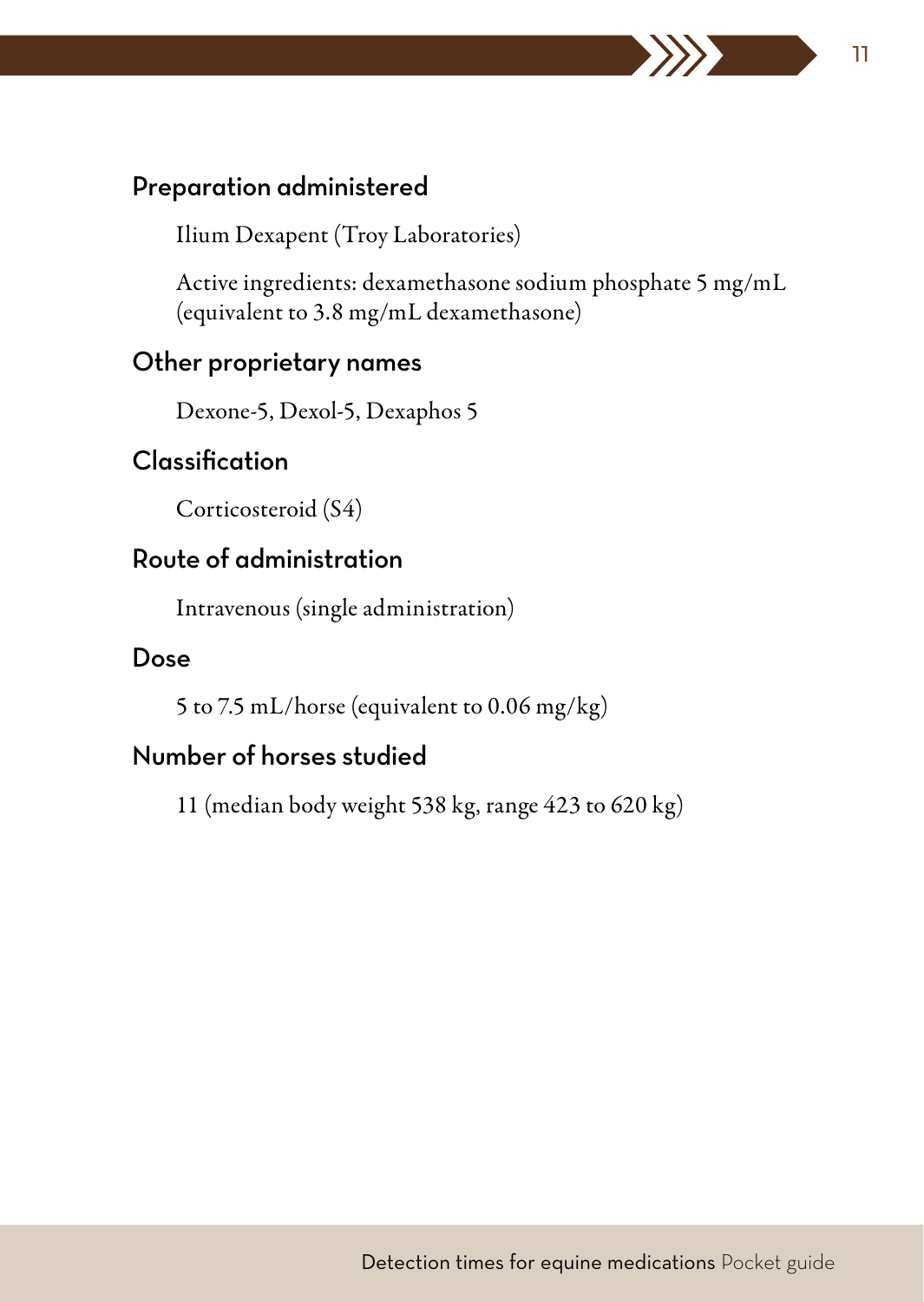# <span id="page-13-0"></span>**FLUNIXIN**

# **Use in competition horses**

# Period of detection in urine (including metabolites, isomers and/or artefacts):

3 DAYS, based on a screening limit in urine of 100 ng/mL for flunixin.

- For competition horses, forensic tests may be performed using plasma or urine to measure the parent drug, metabolites, isomers and/or artefacts;
- Different formulations of this compound from different manufacturers may be excreted differently;
- The detection time specified here is provided for the guidance of veterinarians to estimate an appropriate withholding time, based on the particular circumstances of drug administration and the addition of a suitable safety margin.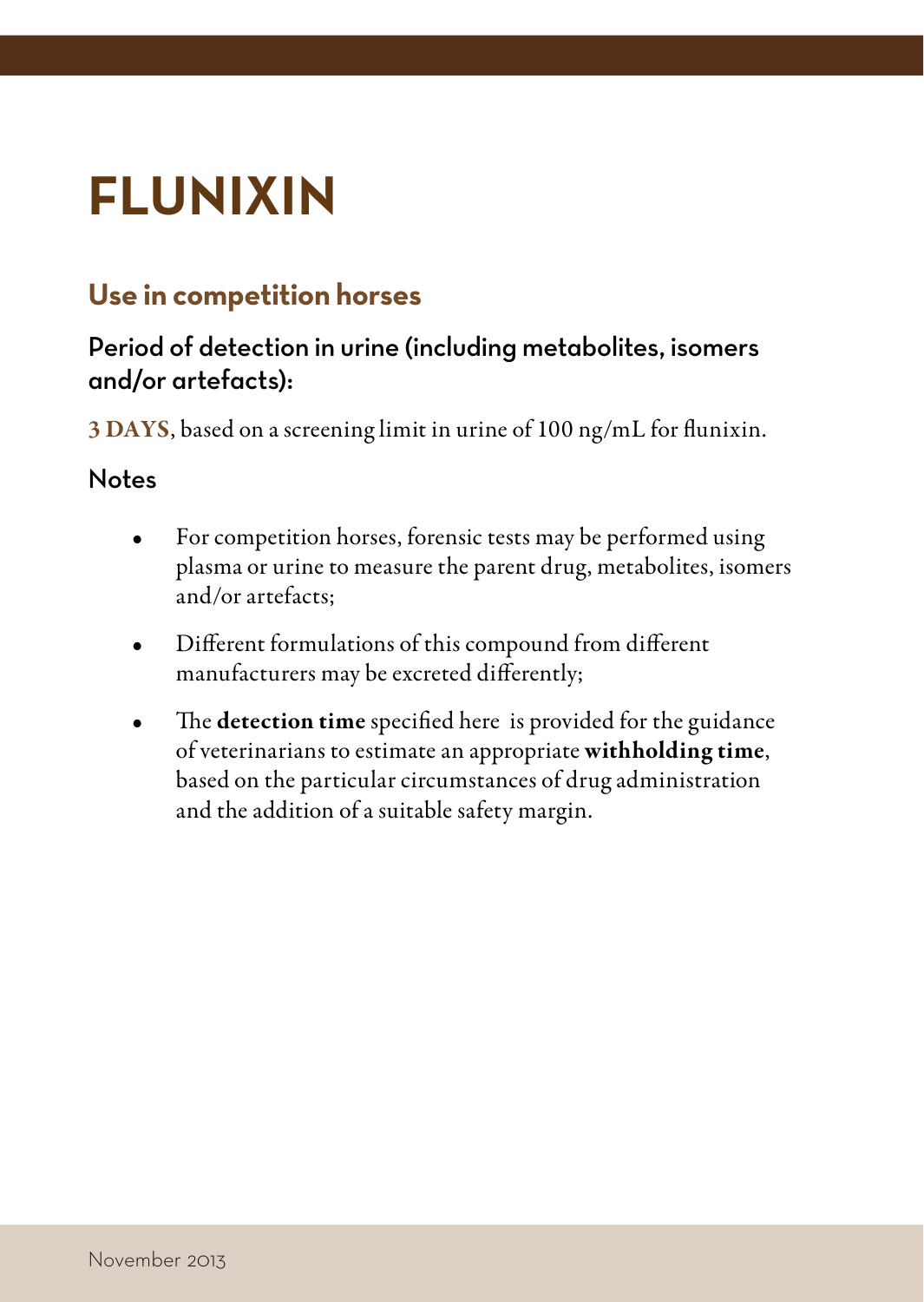Flunix (Bomac)

Active ingredients: flunixin meglumine 50 mg/mL (equivalent to 30.1 mg/mL flunixin)

#### Other proprietary names

Flumav; Ilium Flunixil; Flunixon; Fluximine Injection, Finadyne Solution

## Classification

Non-steroidal anti-inflammatory drug (NSAID) (S4)

# Route of administration

Intravenous (single administration)

#### Dose

9 to 11.5 mL/horse (equivalent to 1.1 mg/kg)

## Number of horses studied

12 (median body weight 486 kg, range 409 to 526 kg)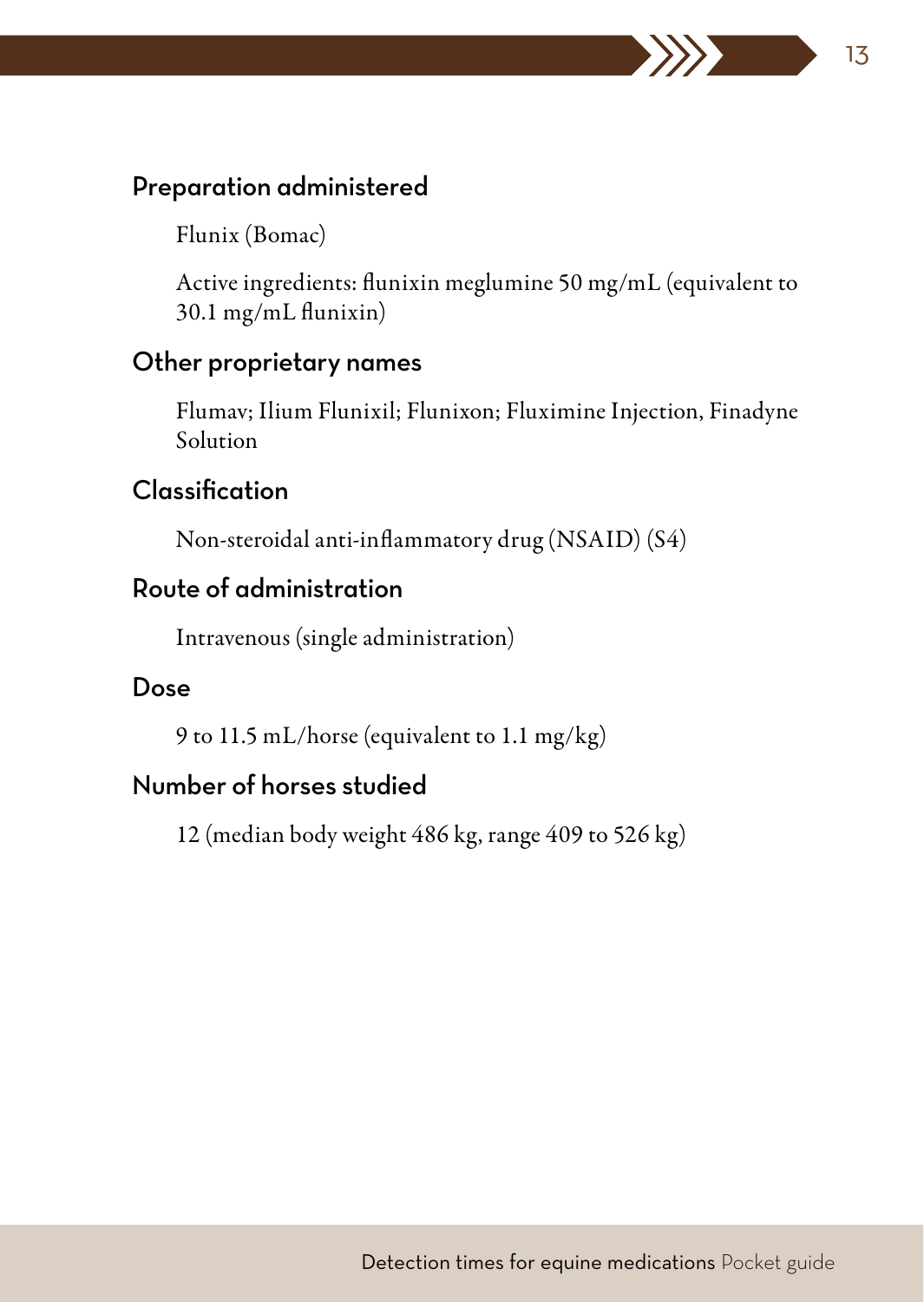# <span id="page-15-0"></span>**KETOPROFEN**

# **Use in competition horses**

# Period of detection in urine (including metabolites, isomers and/or artefacts):

3 DAYS, based on a screening limit in urine of 100 ng/mL for ketoprofen.

- For competition horses, forensic tests may be performed using plasma or urine to measure the parent drug, metabolites, isomers and/or artefacts;
- Different formulations of this compound from different manufacturers may be excreted differently;
- The detection time specified here is provided for the guidance of veterinarians to estimate an appropriate withholding time, based on the particular circumstances of drug administration and the addition of a suitable safety margin.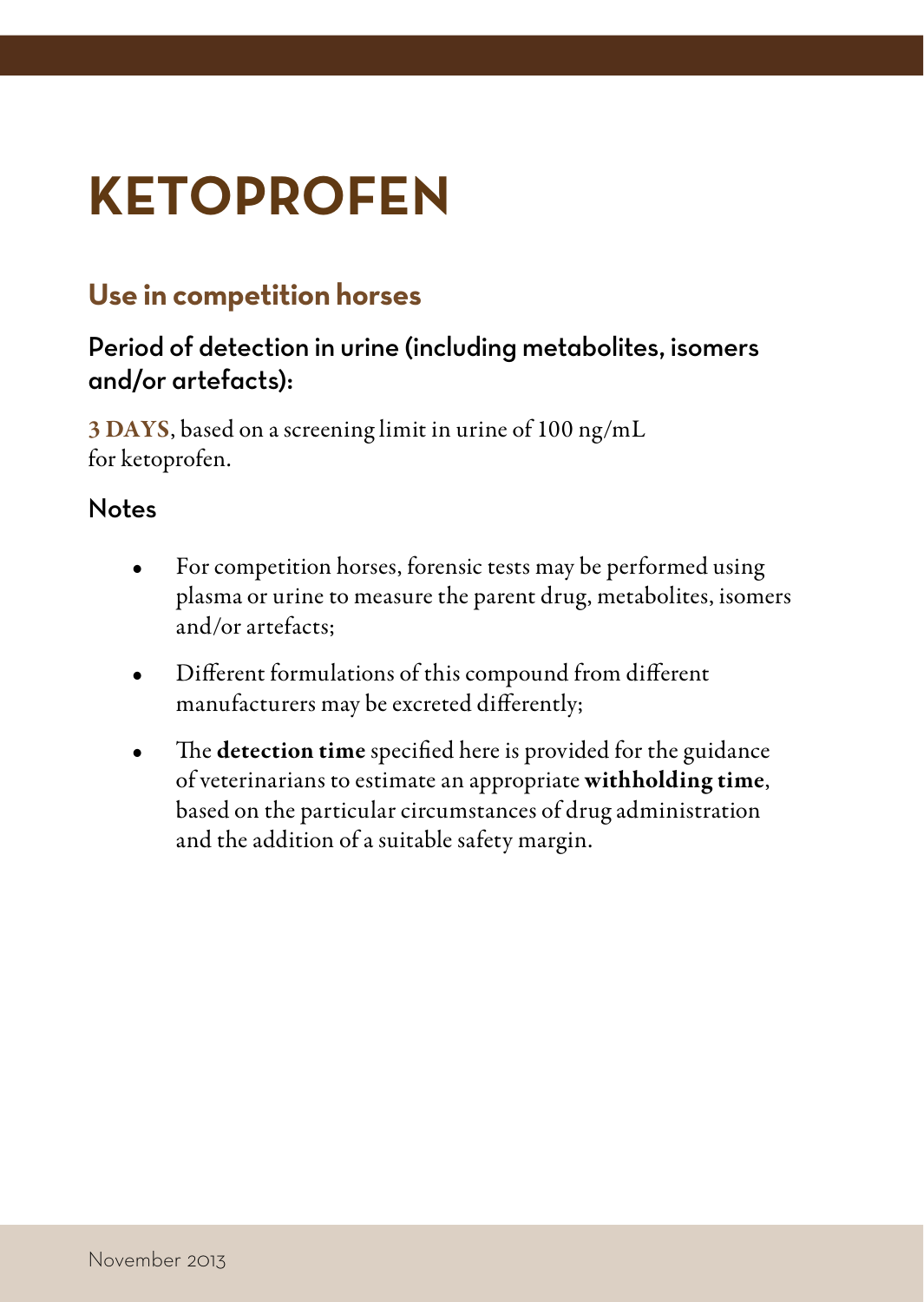Ileum Ketoprofen Injection (Troy Laboratories)

15

Active ingredients: ketoprofen 100 mg/mL

## Other proprietary names

Ketoprofen Injection; Key Injection

# Classification

Non-steroidal anti-inflammatory drug (NSAID) (S4)

# Route of administration

Intravenous (single administration)

#### Dose

10 mL/horse (equivalent to 1.76 to 2.29 mg/kg)

# Number of horses studied

12 (median body weight 480 kg, range 437 to 567 kg)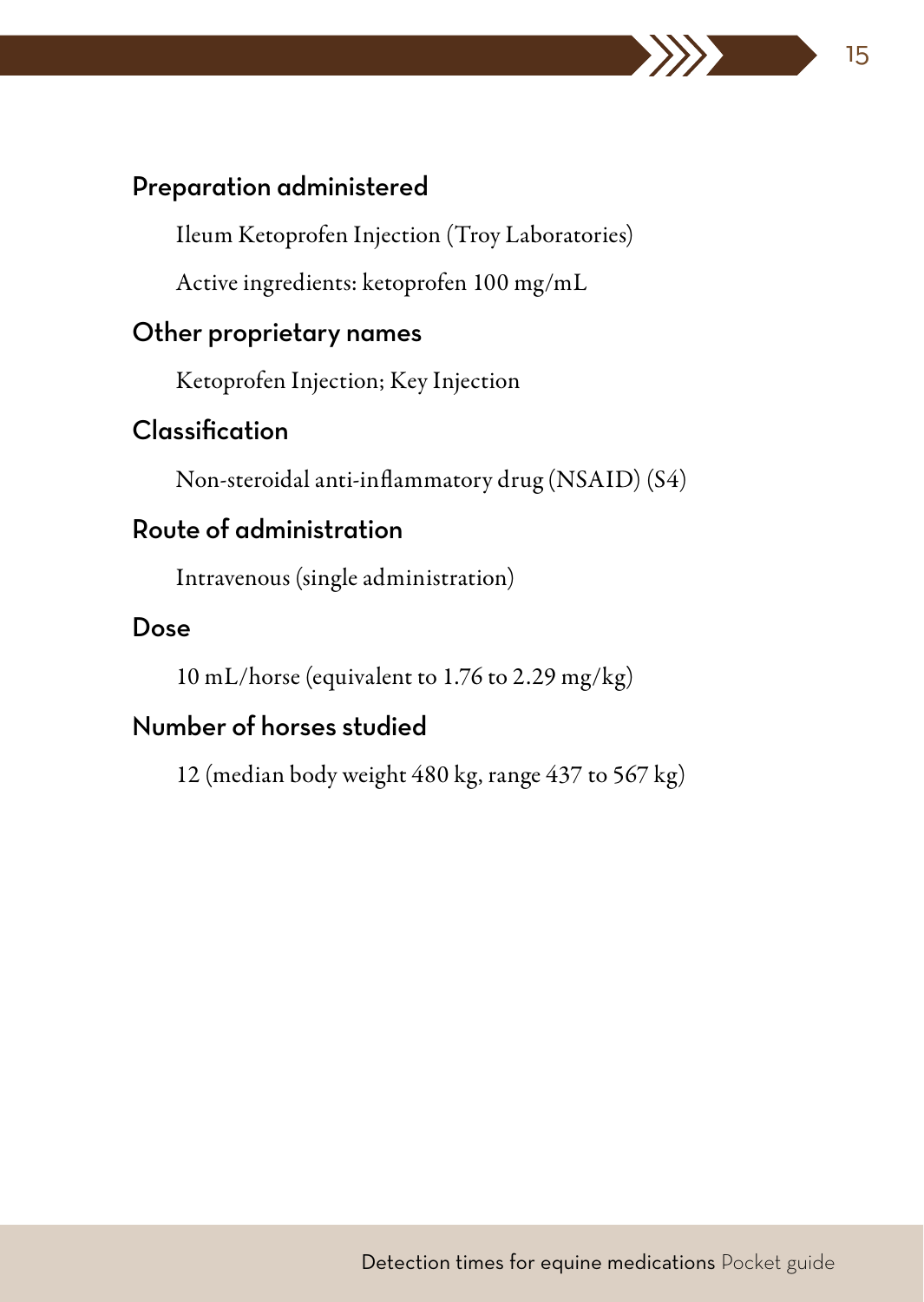# <span id="page-17-0"></span>**LIGNOCAINE**

# **Use in competition horses**

# Period of detection in urine (including metabolites, isomers and/or artefacts):

3 DAYS, based on a screening limit in urine of 10 ng/mL for the 3'-hydroxylignocaine metabolite.

- For competition horses, forensic tests may be performed using plasma or urine to measure the parent drug, metabolites, isomers and/or artefacts;
- Different formulations of this compound from different manufacturers may be excreted differently;
- The detection time specified here is provided for the guidance of veterinarians to estimate an appropriate withholding time, based on the particular circumstances of drug administration and the addition of a suitable safety margin.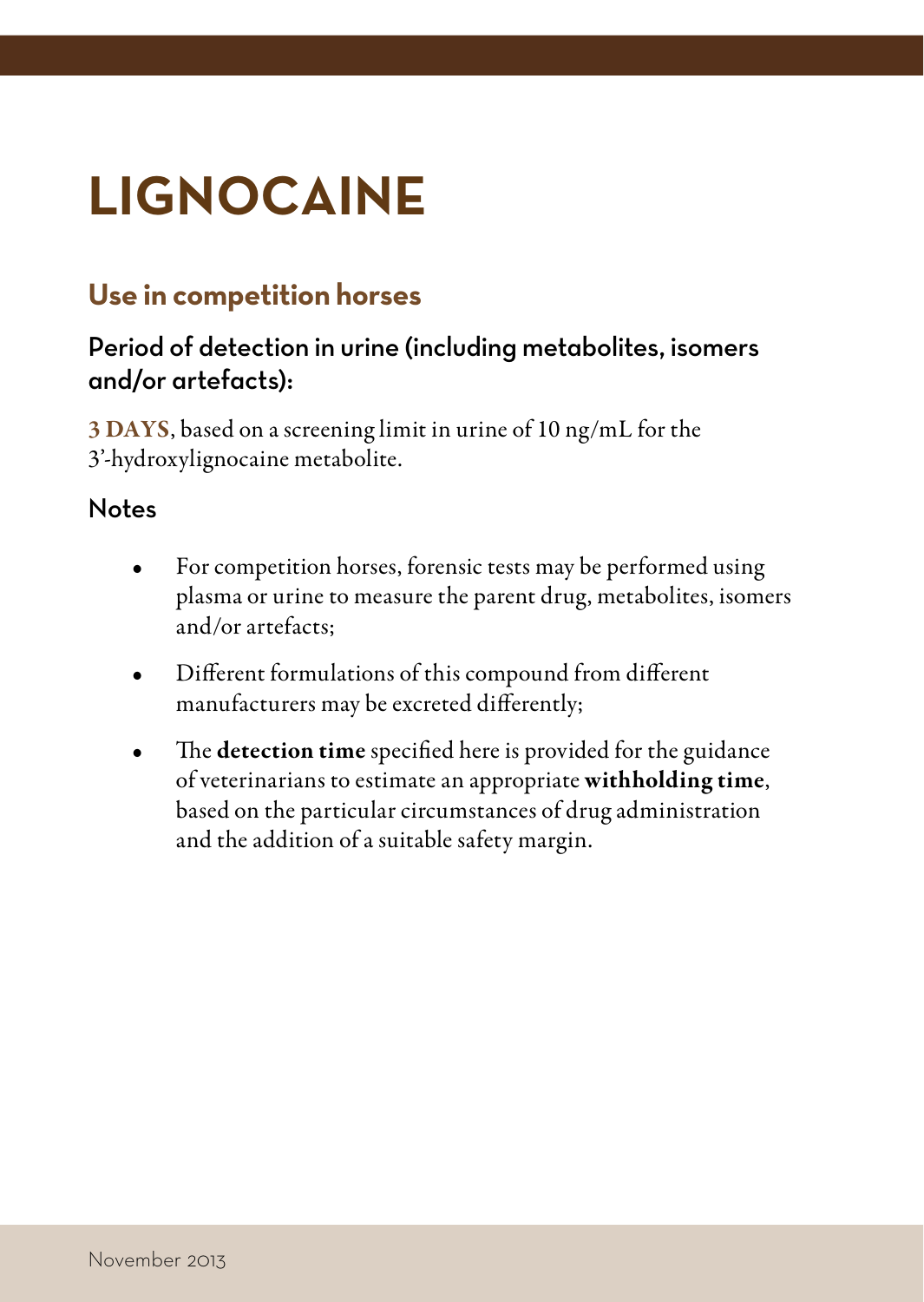Ilium Lignocaine 20 (Troy Laboratories)

Active ingredients: lignocaine hydrochloride (lidocaine hydrochloride) 20 mg/mL (equivalent to 17.3 mg/mL lignocaine)

### Other proprietary names

Lignocaine 20; Lignomav

## Classification

Local anaesthetic (S4)

## Route of administration

Subcutaneous (single administration)

#### Dose

17 to 22.2 mL/horse (equivalent to 0.8 mg/kg)

# Number of horses studied

12 (median body weight 502 kg, range 424 to 554 kg)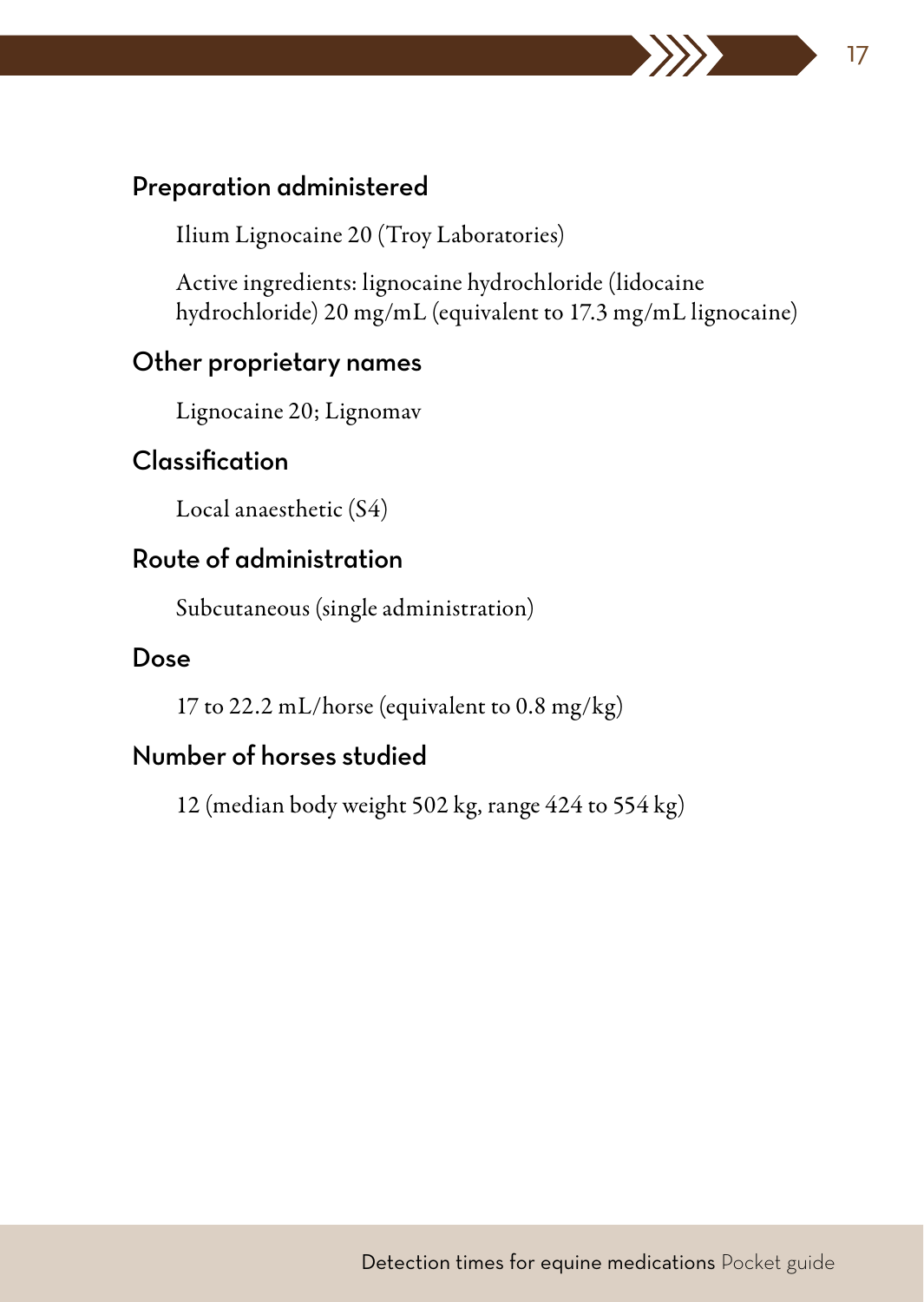# <span id="page-19-0"></span>**MEPIVACAINE**

# **Use in competition horses**

# Period of detection in urine (including metabolites, isomers and/or artefacts):

MAY EXCEED 4 DAYS, based on a screening limit in urine of 10 ng/mL for the 3'hydroxymepivacaine metabolite.

- In this study the pharmacokinetics of mepivacaine were non-linear and excretion times were highly variable, therefore, mepivacaine is NOT recommended for use close to competition;
- For competition horses, forensic tests may be performed using plasma or urine to measure the parent drug, metabolites, isomers and/or artefacts;
- Different formulations of this compound from different manufacturers may be excreted differently;
- The detection time specified here is provided for the guidance of veterinarians to estimate an appropriate withholding time, based on the particular circumstances of drug administration and the addition of a suitable safety margin.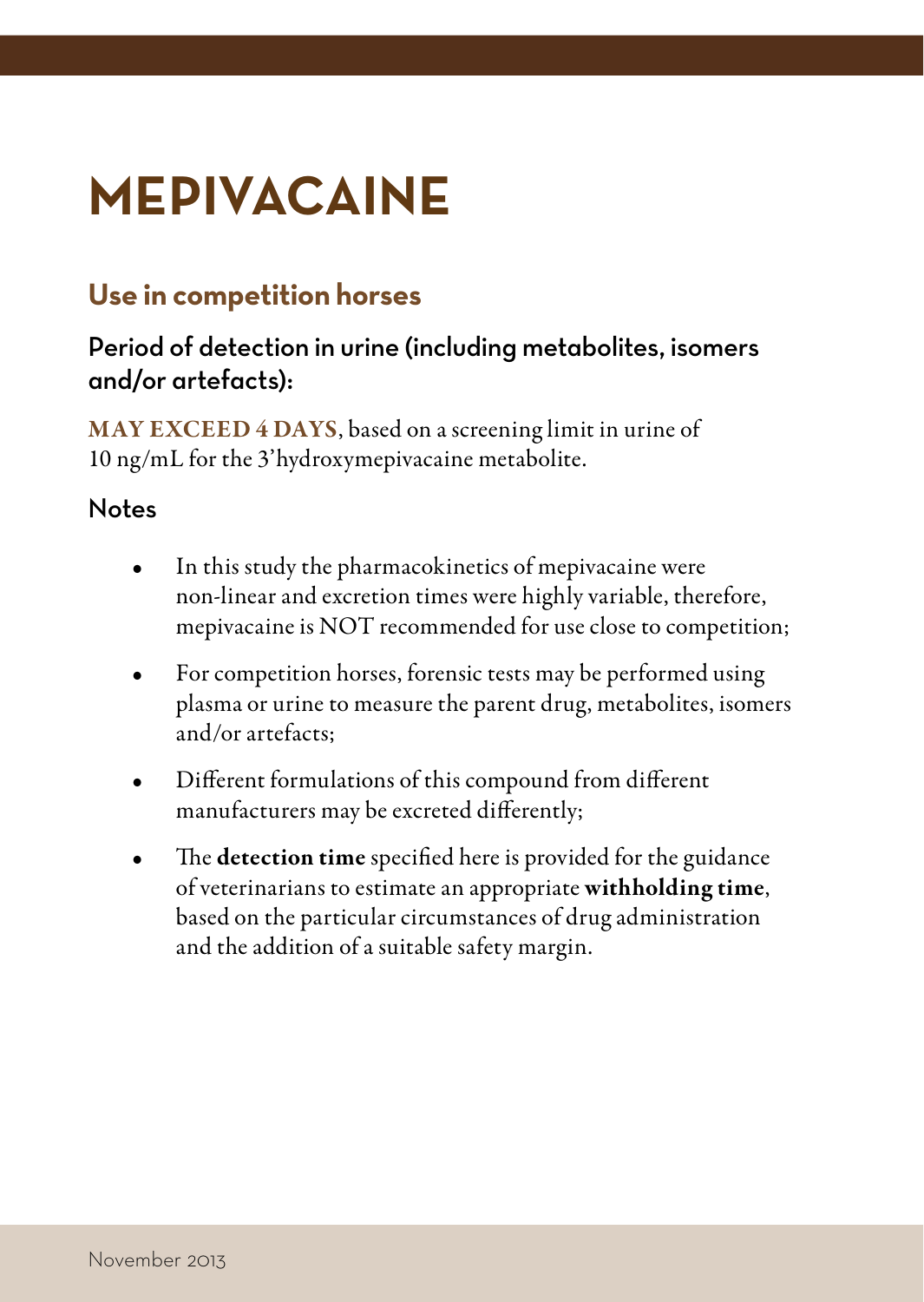Mepivacaine (Nature Vet)

Active ingredients: mepivacaine hydrochloride 20 mg/mL (equivalent to 17.4 mg/mL mepivacaine)

#### Other proprietary names

Vetacaine

# Classification

Local anaesthetic (S4)

## Route of administration

Subcutaneous (single administration)

#### Dose

20 mL/horse (equivalent to 0.68 to 0.99 mg/kg)

# Number of horses studied

12 (median body weight 488 kg, range 405 to 593 kg)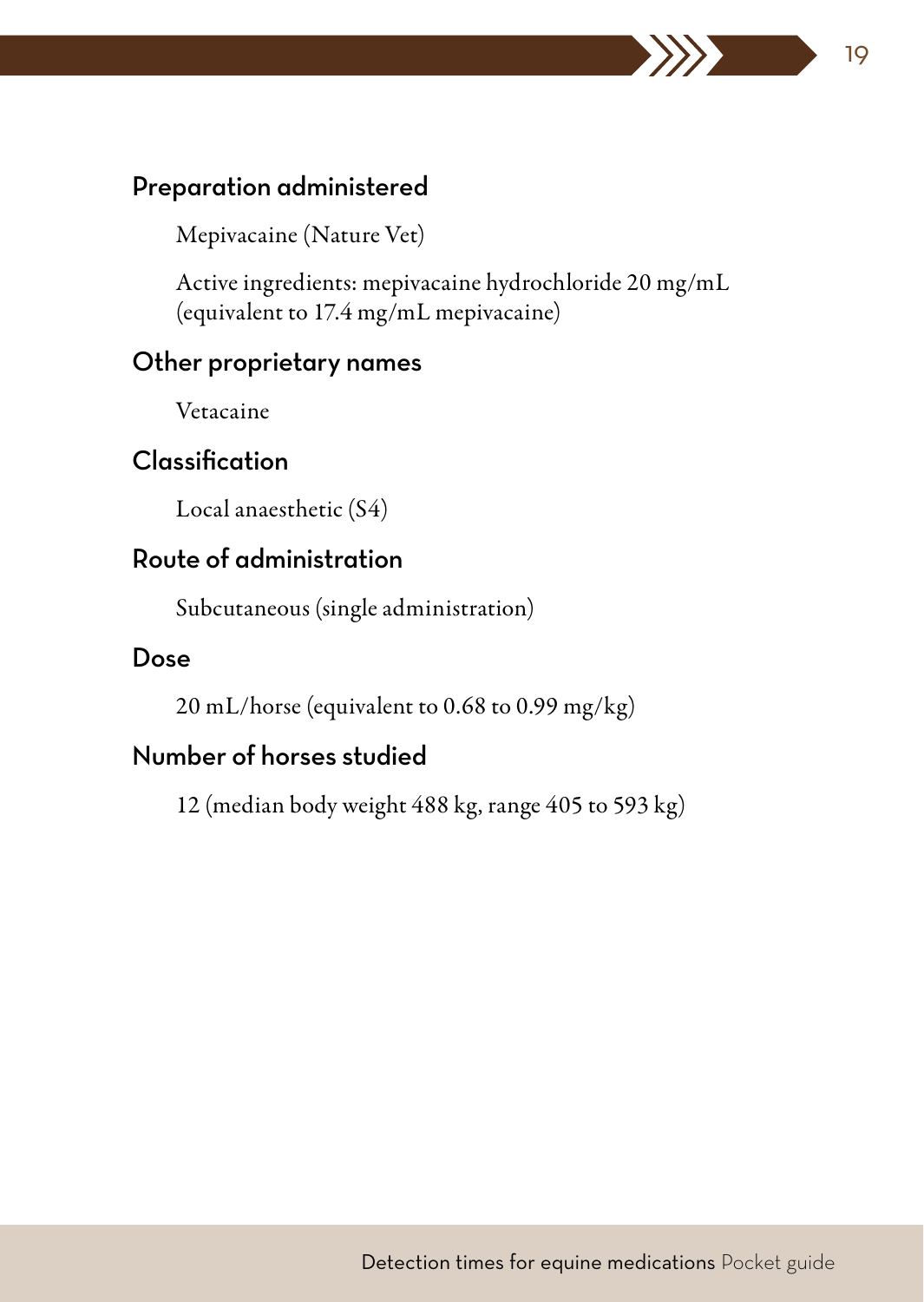# <span id="page-21-0"></span>**METHYLPREDNISOLONE**

# **Use in competition horses**

# Period of detection in urine (including metabolites, isomers and/or artefacts):

GREATER THAN 45 DAYS in some horses based on the screening of urine for methylprednisolone.

- The excretion of this depot compound is prolonged and erratic, therefore this preparation is NOT recommended for use close to competition;
- For competition horses, forensic tests may be performed using plasma or urine to measure the parent drug, metabolites, isomers and/or artefacts;
- Different formulations of this compound from different manufacturers may be excreted differently;
- The detection time specified here is provided for the guidance of veterinarians to estimate an appropriate withholding time, based on the particular circumstances of drug administration and the addition of a suitable safety margin.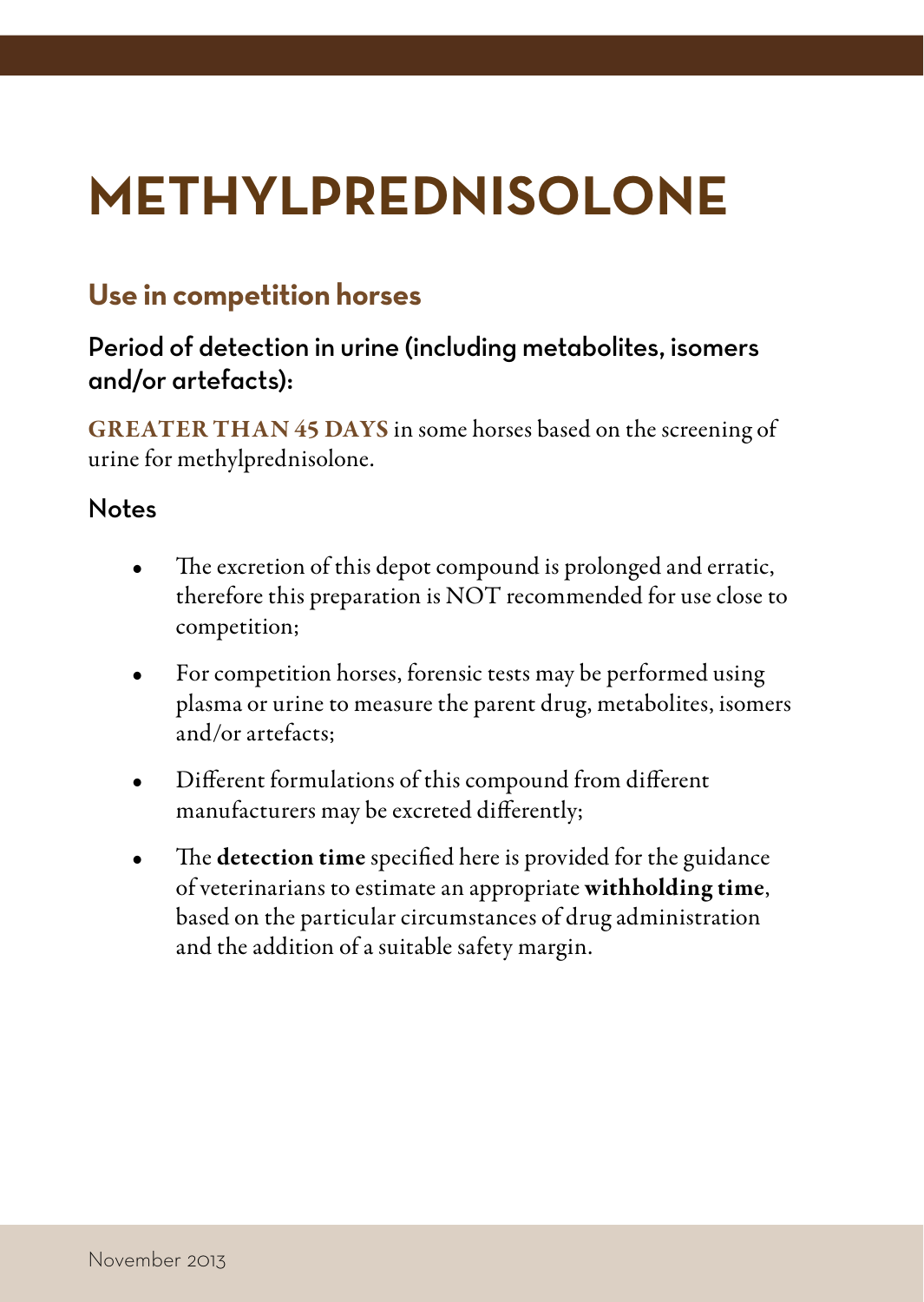Depo-Medrol (Pfizer Animal Health)

Active ingredients: methylprednisolone acetate (MPA) 20 mg/mL

## Other proprietary names

Ilium Depredil

# Classification

Corticosteroid (S4)

# Route of administration

Intramuscular (single administration)

#### Dose

10 mL/horse (equivalent to 0.39 to 0.47 mg/kg)

# Number of horses studied

12 (median body weight 453.5 kg, range 424 to 515 kg)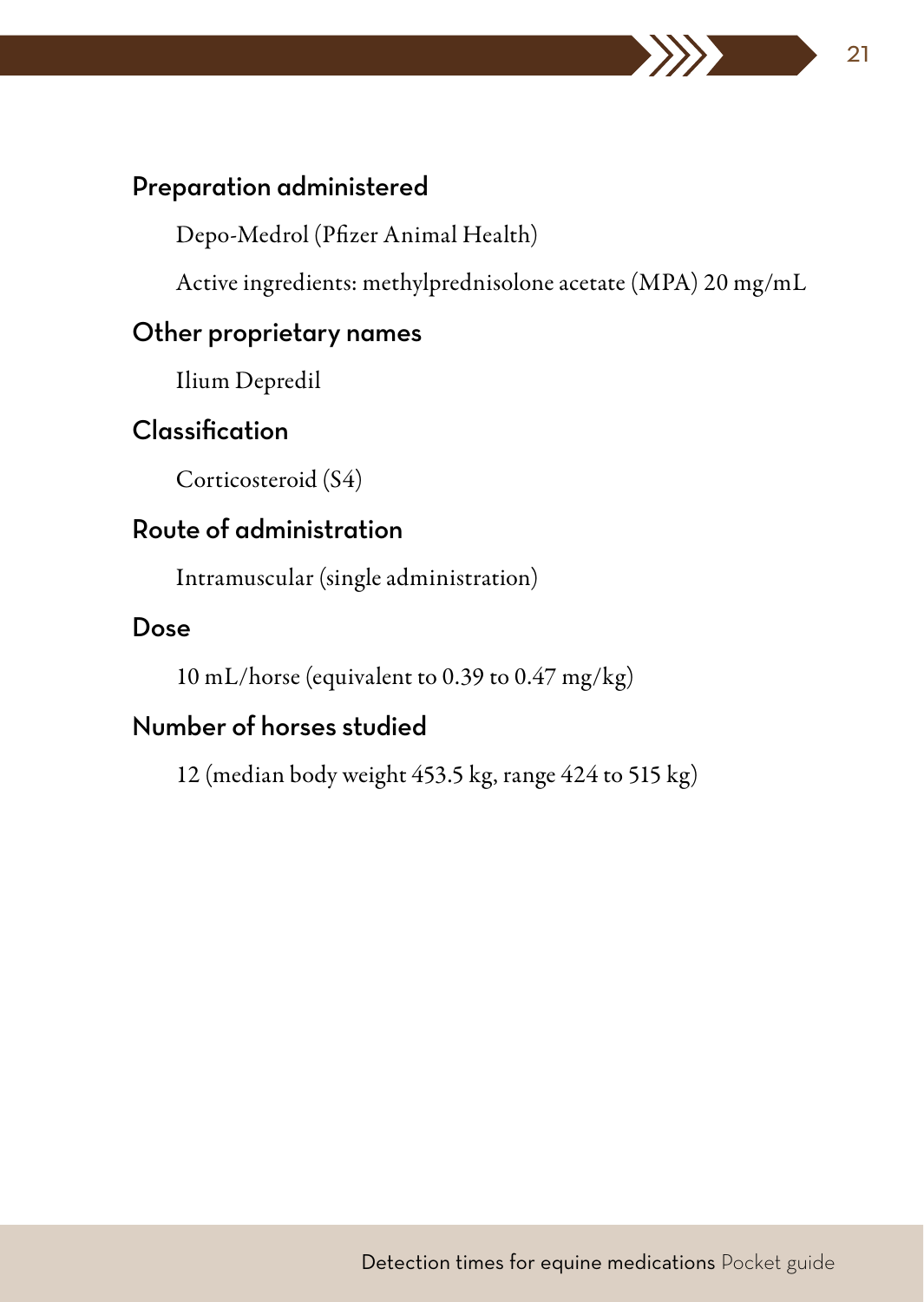# <span id="page-23-0"></span>**PHENYLBUTAZONE**

# **Use in competition horses**

# Period of detection in urine (including metabolites, isomers and/or artefacts):

5 DAYS, based on a screening limit in urine of 100 ng/mL for phenylbutazone.

- For competition horses, forensic tests may be performed using plasma or urine to measure the parent drug, metabolites, isomers and/or artefacts;
- Different formulations of this compound from different manufacturers may be excreted differently;
- The detection time specified here is provided for the guidance of veterinarians to estimate an appropriate withholding time, based on the particular circumstances of drug administration and the addition of a suitable safety margin.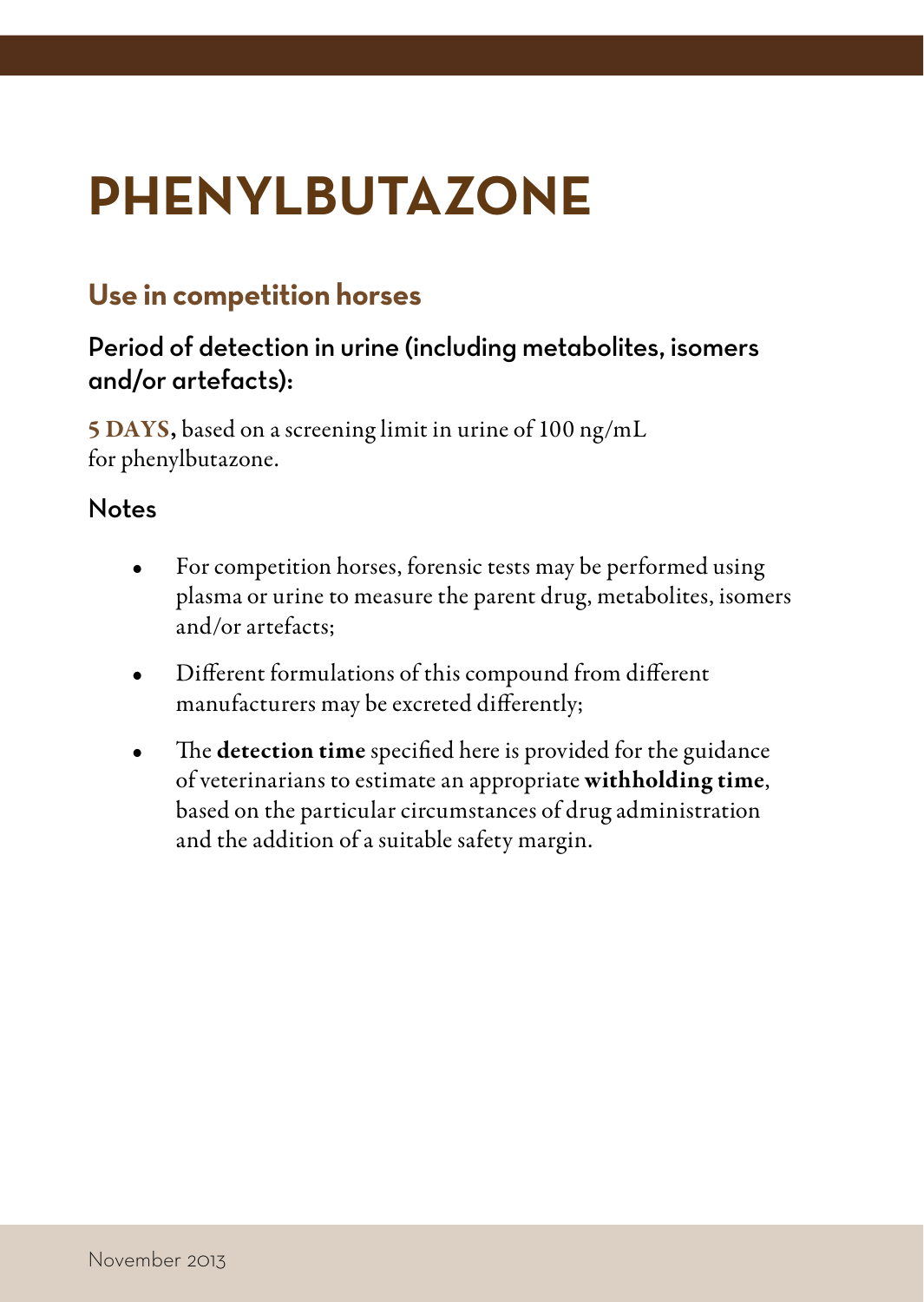Bute Paste (Ranvet)

Active ingredients: phenylbutazone 200 mg/mL

#### Other proprietary names

Butin Antiinflammatory Oral Paste; P-Butazone Paste

23

## Classification

Non-steroidal anti-inflammatory drug (NSAID) (S4)

## Route of administration

Oral (6 day course)

#### Dose

10 mL twice on the first day, then 5 mL twice daily for 4 consecutive days, then 5 mL once on day 6 (equivalent to 3.1 to 3.9 mg/kg twice on the first day, then 1.5 to 2.0 mg/kg twice daily for 4 days, then 1.5 to 2.0 mg/kg once on day 6)

## Number of horses studied

12 (median body weight 562 kg, range 508 to 654 kg)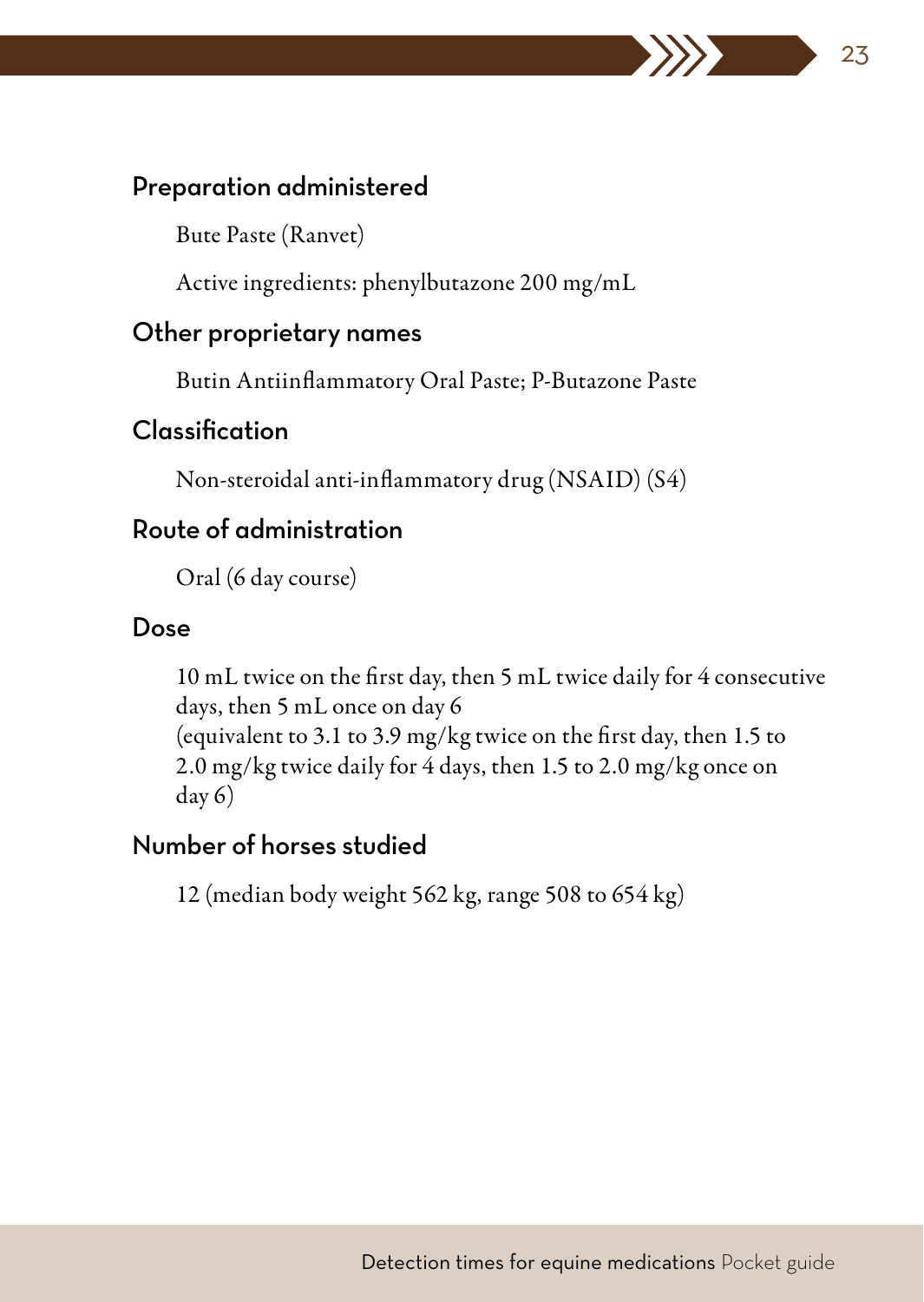# <span id="page-25-0"></span>**PREDNISOLONE**

# **Use in competition horses**

# Period of detection in urine (including metabolites, isomers and/or artefacts):

48 HOURS, based on the screening of urine for prednisolone.

- For competition horses, forensic tests may be performed using plasma or urine to measure the parent drug, metabolites, isomers and/or artefacts;
- Different formulations of this compound from different manufacturers may be excreted differently;
- The detection time specified here is provided for the guidance of veterinarians to estimate an appropriate withholding time, based on the particular circumstances of drug administration and the addition of a suitable safety margin.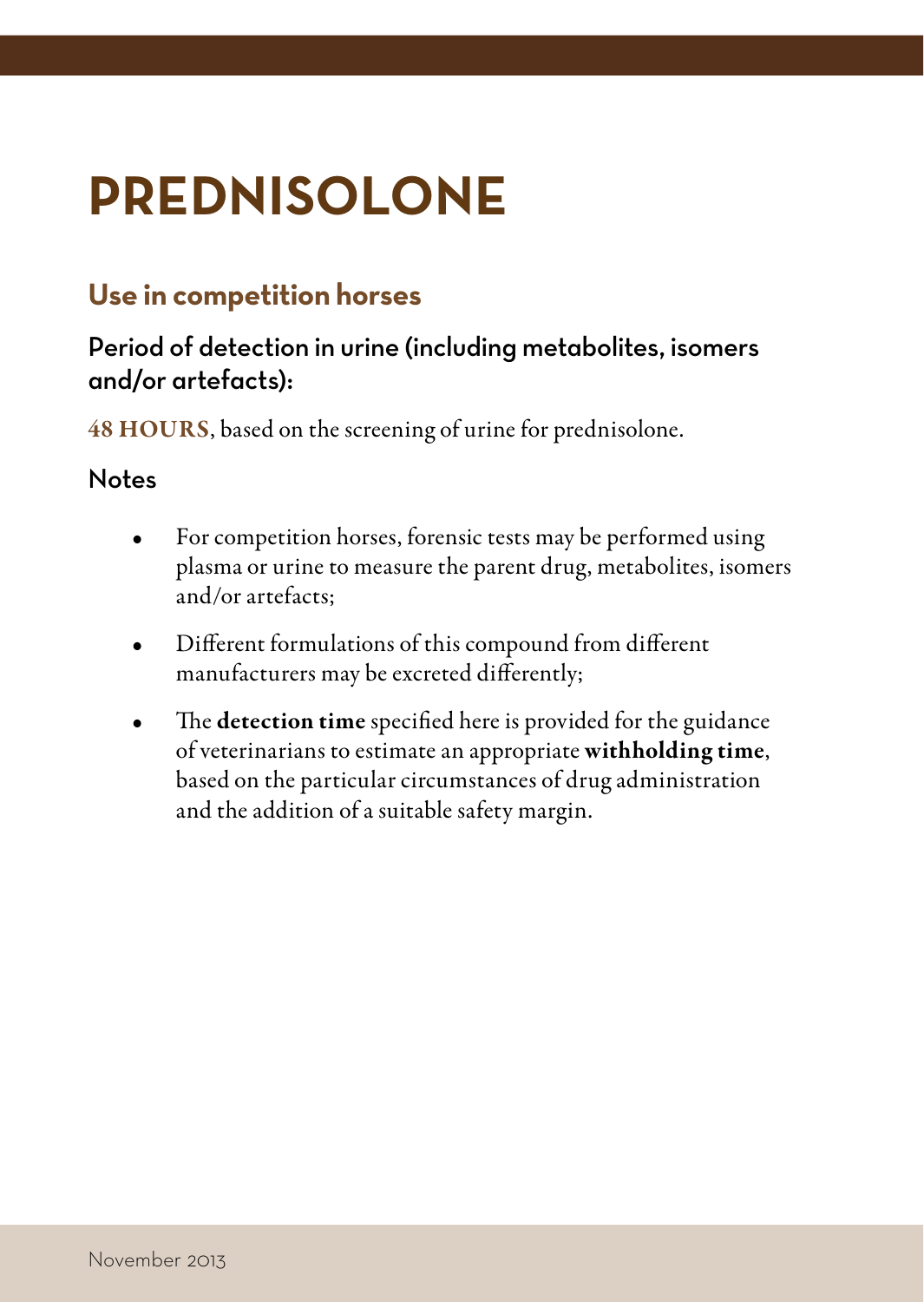Preddy Granules (Vetsearch International)

Active ingredients: prednisolone 200 mg/5g sachet

## Other proprietary names

Macrolone granules

# Classification

Corticosteroid (S4)

# Route of administration

Oral (5 day course)

#### Dose

1 g/day for 5 consecutive days (equivalent to 1.72 to 2.28 mg/kg/day)

25

# Number of horses studied

12 (median body weight 505 kg, range 439 to 583 kg)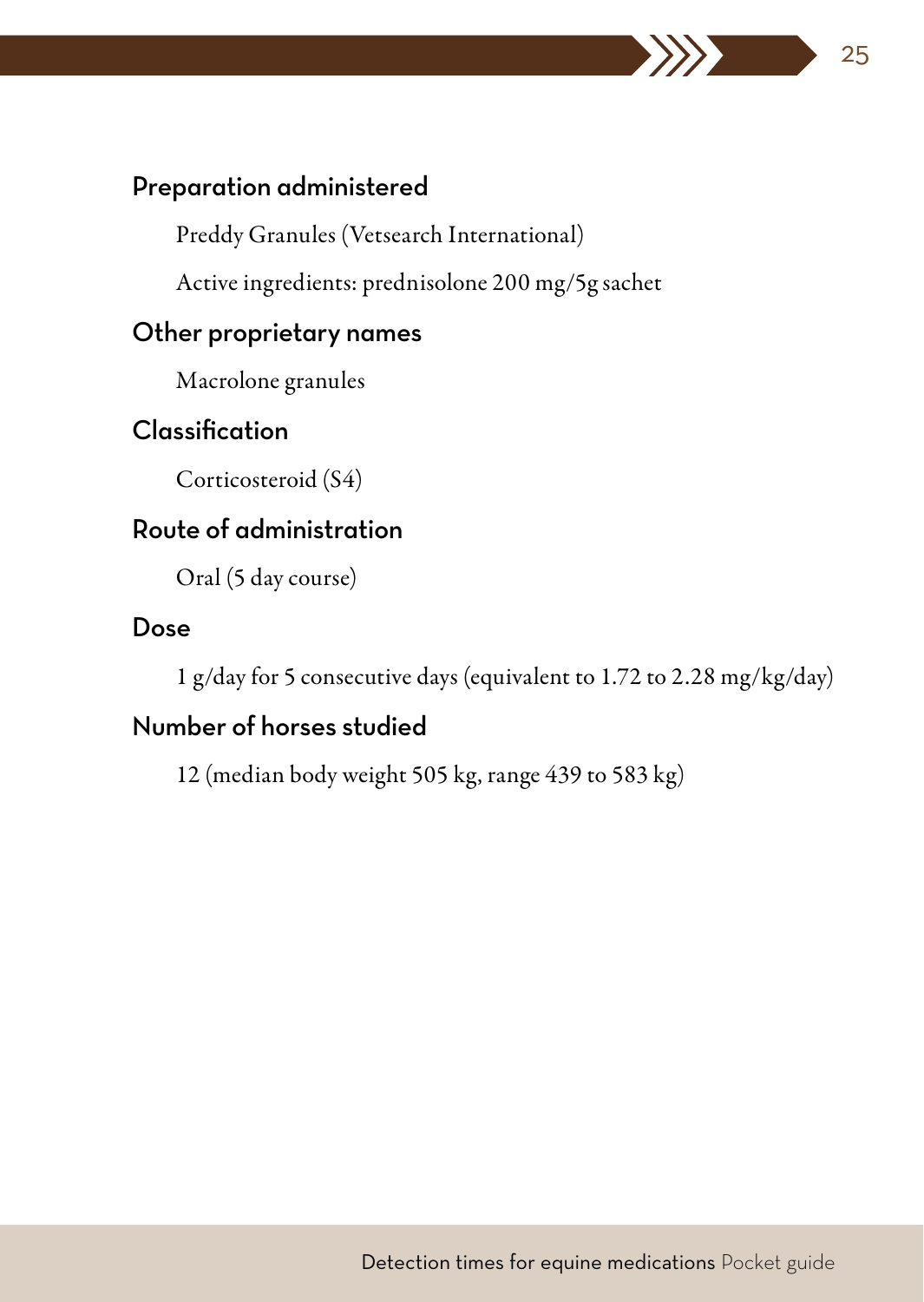# <span id="page-27-0"></span>**PRILOCAINE**

# **Use in competition horses**

# Period of detection in urine (including metabolites, isomers and/or artefacts):

48 HOURS, based on the screening of urine for prilocaine and its metabolites.

- For competition horses, forensic tests may be performed using plasma or urine to measure the parent drug, metabolites, isomers and/or artefacts;
- Different formulations of this compound from different manufacturers may be excreted differently;
- The detection time specified here is provided for the guidance of veterinarians to estimate an appropriate withholding time, based on the particular circumstances of drug administration and the addition of a suitable safety margin.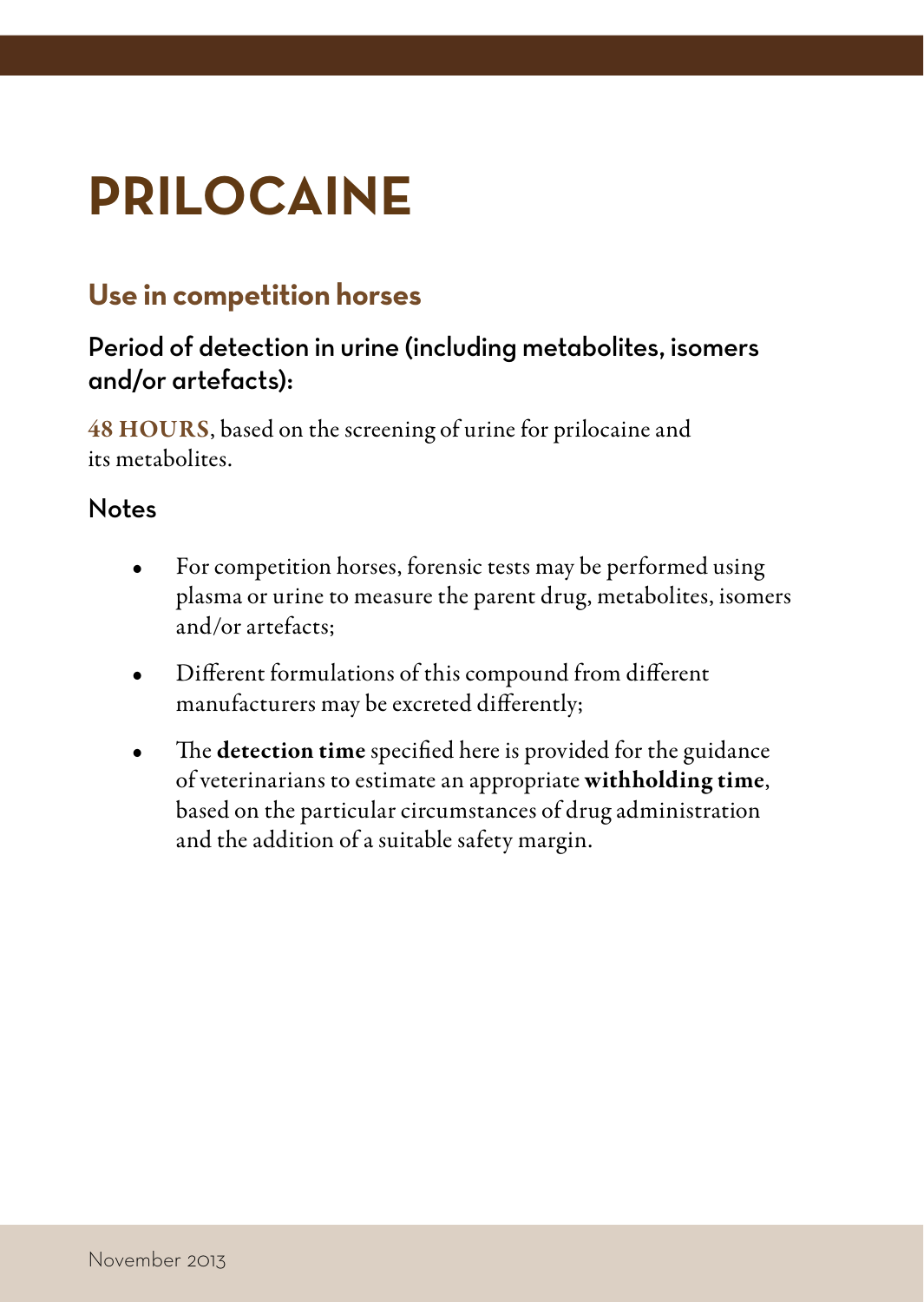Prilocaine 2% (Delvet Pty Ltd)

Active ingredients: prilocaine hydrochloride 20 mg/mL (equivalent to 17.2 mg/mL prilocaine)

27

#### Other proprietary names

Prilocaine Injection

## Classification

Local anaesthetic (S4)

## Route of administration

Subcutaneous (single administration)

#### Dose

20 mL/horse (equivalent to 0.60 to 0.84 mg/kg)

# Number of horses studied

12 (median body weight 551 kg, range 478 to 666 kg)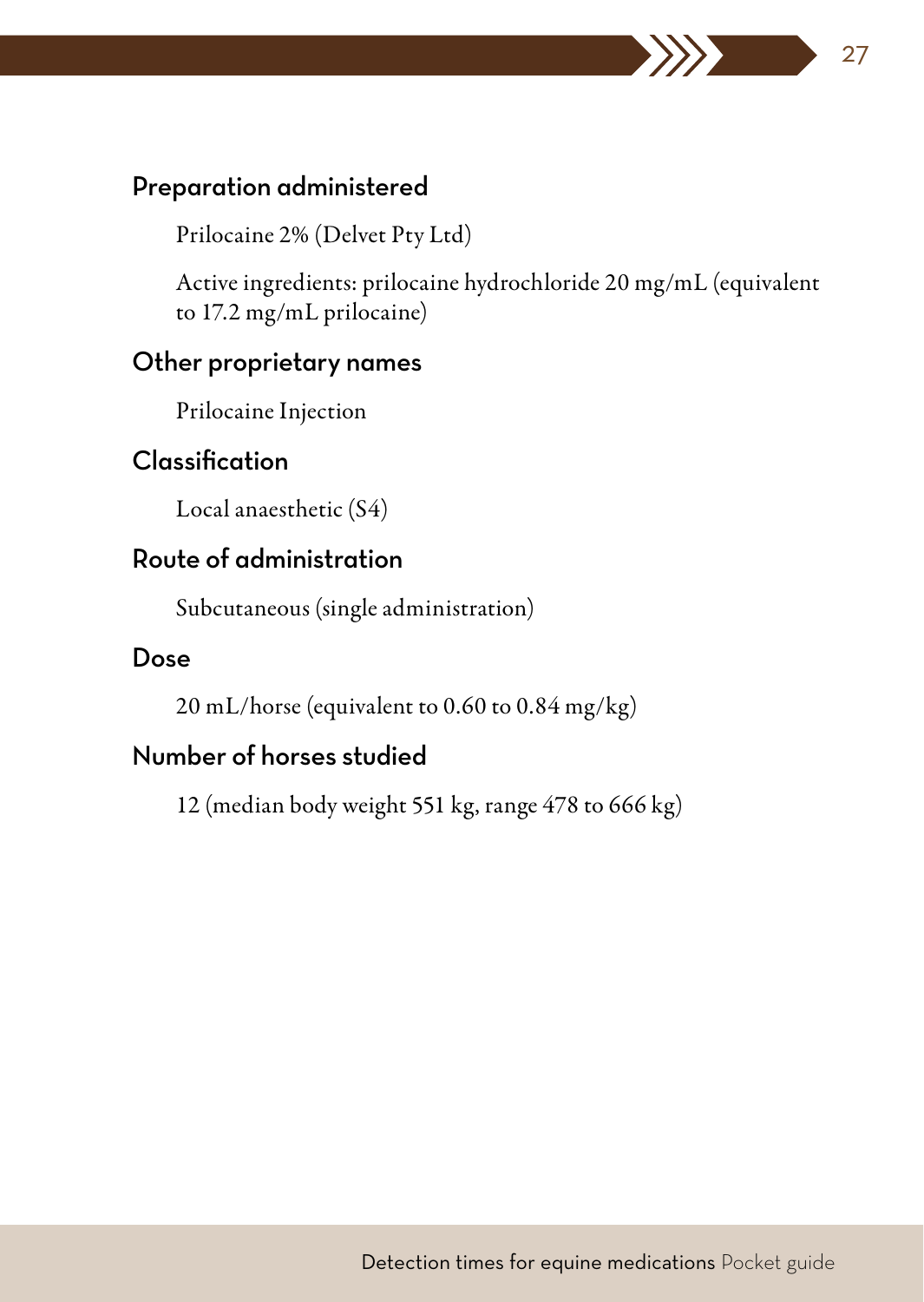# <span id="page-29-0"></span>**PROCAINE PENICILLIN**

# **Use in competition horses**

Period of detection of procaine in urine (including metabolites, isomers and/or artefacts):

9 DAYS after the single dose.

14 DAYS\* after the completion of the 6-day course.

- \*The clearance of procaine after multiple intramuscular injections of procaine penicillin is likely to be prolonged and unpredictable
- For competition horses, forensic tests may be performed using plasma or urine to measure the parent drug, metabolites, isomers and/or artefacts;
- Different formulations of this compound from different manufacturers may be excreted differently;
- The detection time specified here provided for the guidance of veterinarians to estimate an appropriate withholding time, based on the particular circumstances of drug administration and the addition of a suitable safety margin.
- Note that detection times for the repeated administration study showed high variability among horses. Therefore, extreme caution is recommended when estimating withholding times.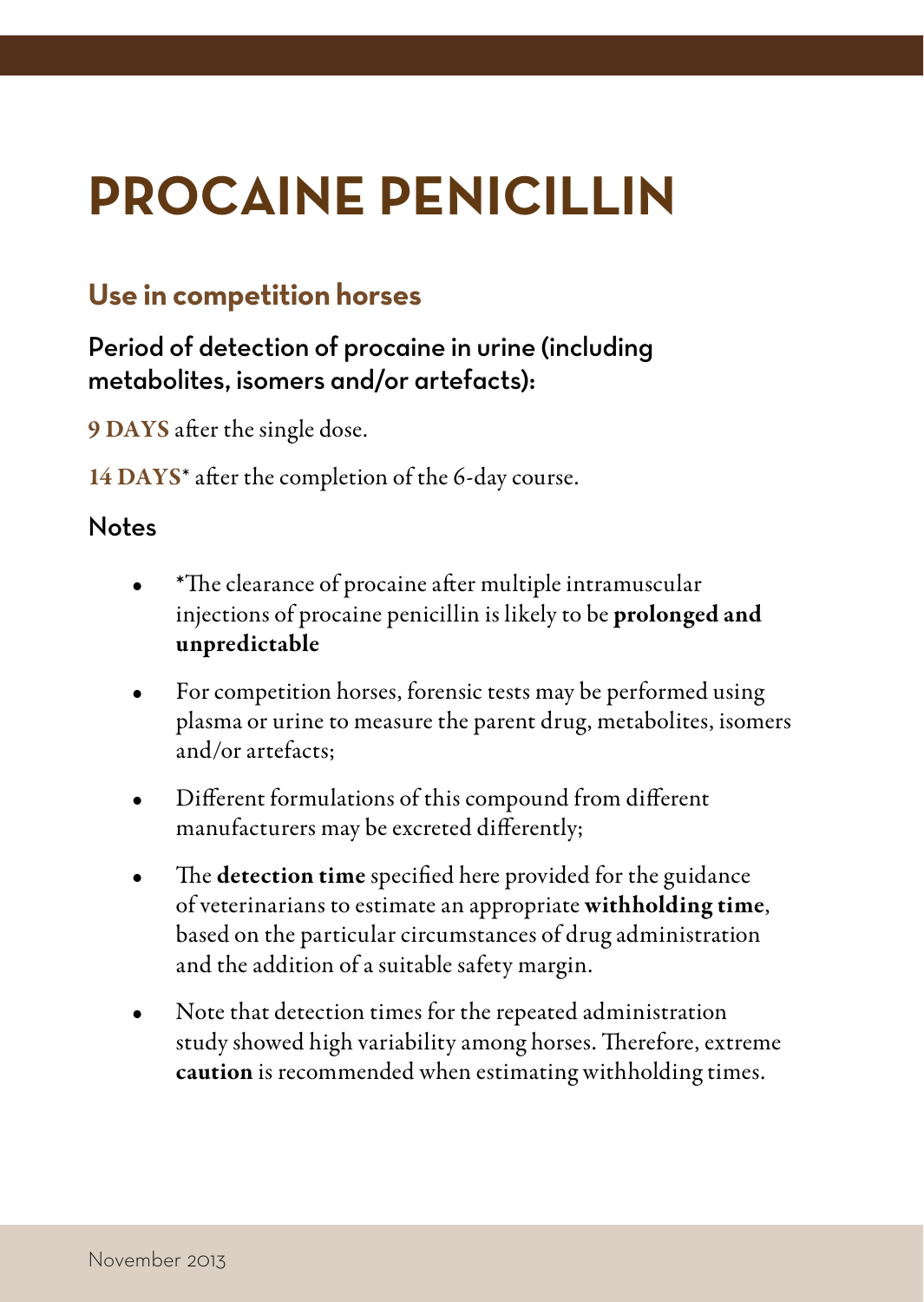Ilium Propercillin (Troy Laboratories)

Active ingredients: procaine penicillin 300 mg/mL (equivalent to 120 mg/mL procaine)

29

#### Other proprietary names

Bomacillin; Norocillin; Depocillin

## Classification

Antibiotic (S4)

## Route of administration

Intramuscular

#### Dose

Single administration (Study 1): 20 to 25 mL per horse (equivalent to 12 mg/kg)

Repeated administration (Study 2): 19.5 to 24 mL per horse (equivalent to 12 mg/kg/dose) provided as 10 doses as follows - once on day 1, twice per day on days 2 to 5, then once on day 6

## Number of horses studied

Single administration: 12 (median body weight 545 kg, range 492 to 628 kg)

Repeated administration: 12 (median body weight 544 kg, range 486 to 604 kg)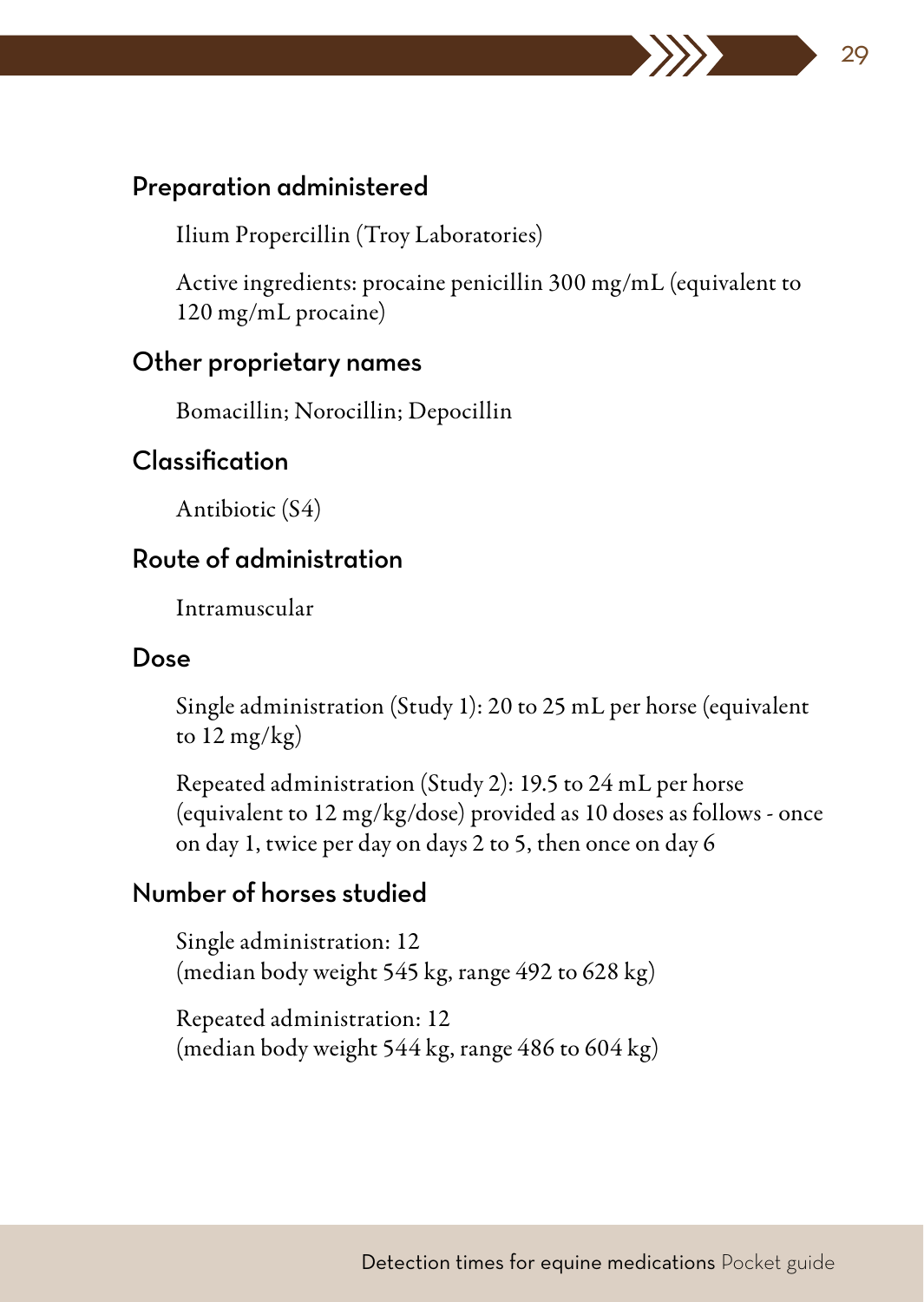# <span id="page-31-0"></span>Equine Therapeutics Research Australia (ETRA)

RIRDC has collaborated with several key industry bodies to sponsor a research consortium – *Equine Therapeutics Research Australia* (ETRA) – to provide more accurate information about the pharmacokinetics of equine medications. Four Universities, four Australian horseracing forensic laboratories and *Equine Veterinarians Australia* together identified the 18 most important drugs. After administration to a number of horses, the concentration of these drugs was measured in blood plasma and urine. The information in this fact sheet is based on this research and is provided for the guidance of equine veterinarians.

## Acknowledgement

The ETRA group acknowledges the generous financial support of RIRDC and their industry sponsors, which made this research possible.

## Screening limits

Along with most other international racing jurisdictions, the Australian Racing Board has approved the development of formal screening limits for certain therapeutic substances. The screening limit is the concentration of a particular therapeutic substance (or its metabolite) in urine or plasma above which the racing laboratory will call the sample positive. Their adoption is facilitated by the introduction of Rule AR.178EA found in the Rules of Racing which can be found on the Australian Racing Board website – [www.australianracingboard.com.au/rules](http://www.australianracingboard.com.au/rules)

# Contributing authors

Martin Sillence, Glenys Noble, Fiona Schneiders, Wayne Bryden, Judy Cawdell-Smith, Melody de Laat, Heidi Austin, Mark Jarrett, Bruce Young, Andrew McKinney, Adam Cawley, Jessica Booth, John Vine, Linda Glowacki, James McGree, Ray Boston, Samantha Nelis, Carl Kirkpatrick, Nick Shaw, and Barry Smyth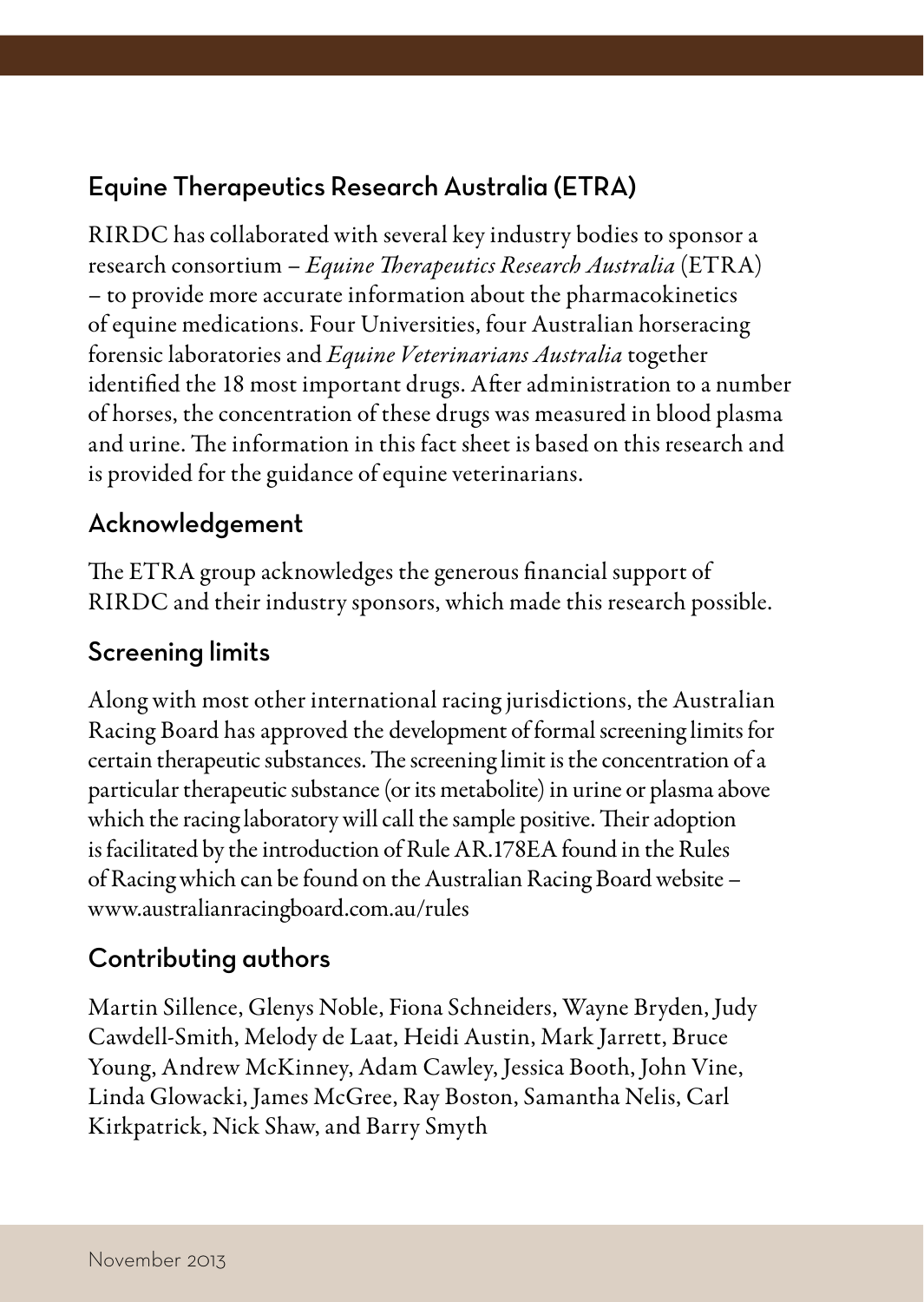# **REFERENCES**

*M. Sillence, G. Noble, F. Schneiders, W. Bryden, J. Cawdell-Smith, M. de Laat, M. Jarrett, B. Young, A. McKinney, A. Cawley, J. Booth, J. Vine, L. Glowacki, J. McGree, R. Boston, S. Nelis, C. Kirkpatrick, N. Shaw and B. Smyth (2012). The pharmacokinetics of equine medications. Rural Industries Research and Development Corporation (RIRDC), Barton ACT. Publication 11/117.*

#### **Acepromazine**

*J.M. McGree, G. Noble, F. Schneiders, A.J. Dunstan, A.R. McKinney, R. Boston and M. Sillence (2013). A Bayesian approach for estimating detection times in horses: Exploring the pharmacokinetics of a urinary acepromazine metabolite. Journal of Veterinary Pharmacology and Therapeutics 36(1):31-42.*

*F.I. Schneiders, G.K. Noble, R.C. Boston, A.J. Dunstan , M.N. Sillence and A.R. McKinney (2012). Acepromazine Pharmacokinetics: A Forensic Perspective. The Veterinary Journal 194(1):48-54.*

#### **Buscopan**

*N. Gomaa, A. Uhlig and G.F. Schusser 2011. Effect of Buscopan compositum on the motility of the duodenum, cecum and left ventral colon in healthy conscious horses. Berliner und Munchener Tierarztliche Wochenschrift 124, 168-174.*

#### **Butorphanol**

*M.G. Arguedas, M.T. Hines, M.G. Papich, K.D. Farnsworth and D.C. Sellon (2008). Pharmacokinetics of butorphanol and evaluation of physiologic and behavioral effects after intravenous and intramuscular administration to neonatal foals. Journal of Veterinary Internal Medicine Med 22, 1417-1426.*

*D.C. Sellon, V.L. Monroe, M.C. Roberts and M.G. Papich. (2001). Pharmacokinetics and adverse effects of butorphanol administered by single intravenous injection or continuous intravenous infusion in horses. American Journal of Veterinary Research 62, 183-189.*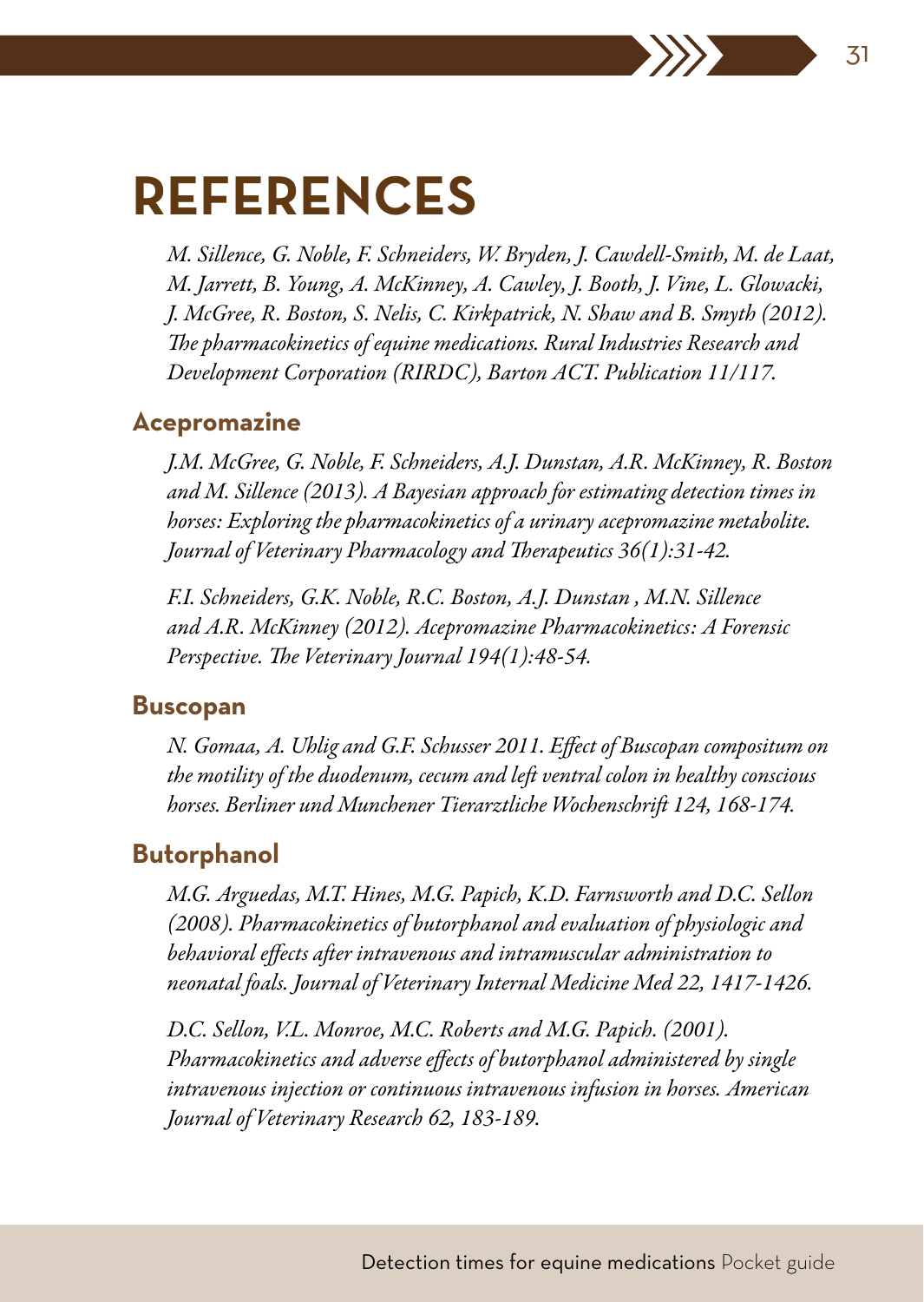<span id="page-33-0"></span>*D.C. Sellon, M.G. Papich, L. Palmer and B. Remund (2009). Pharmacokinetics of butorphanol in horses after intramuscular injection. Journal of Veterinary Pharmacology and Therapeutics 32, 62-65.*

## **Detomidine**

*K.N. Grimsrud, K.R. Mama, S.M. Thomasy and S.D. Stanley 2009. Pharmacokinetics of detomidine and its metabolites following intravenous and intramuscular administration in horses. Equine Veterinary Journal 41, 361-365.*

*J.A.E. Hubbell, R.A. Sams, L.M. Schmall, J.T. Robertson, K.W. Hinchcliff and W.W. Muir 2009. Pharmacokinetics of detomidine administered to horses at rest and after maximal exercise. Equine Veterinary Journal 41, 419-422.*

#### **Dexamethasone**

*J.A. Grady, E.G. Davis, B. Kukanich and A.B. Sherck 2010. Pharmacokinetics and pharmacodynamics of dexamethasone after oral administration in apparently healthy horses. American Journal of Veterinary Research 71, 831-839.*

#### **Flunixin**

*A. Pellegrini-Masini, R.H. Poppenga and R.W. Sweeney 2004. Disposition of flunixin meglumine injectable preparation administered orally to healthy horses. Journal of Veterinary Pharmacology and Therapeutics 27, 183-186.*

### **Ketoprofen**

*P. Brink, F. DeGraves, W.R. Ravis, D. Johansen, J.D. Campbell and S.H. Duran 1998. Stereospecific pharmacokinetics of free and protein-bound ketoprofen in serum and synovial fluid of horses after intravenous and intramuscular administration. American Journal of Veterinary Research 59, 739-743.*

*P. Jaussaud, C. Bellon, S. Besse, D. Courtot and P. Delatour 1993. Enantioselective pharmacokinetics of ketoprofen in horses. Journal of Veterinary Pharmacology and Therapeutics 16, 373-376.*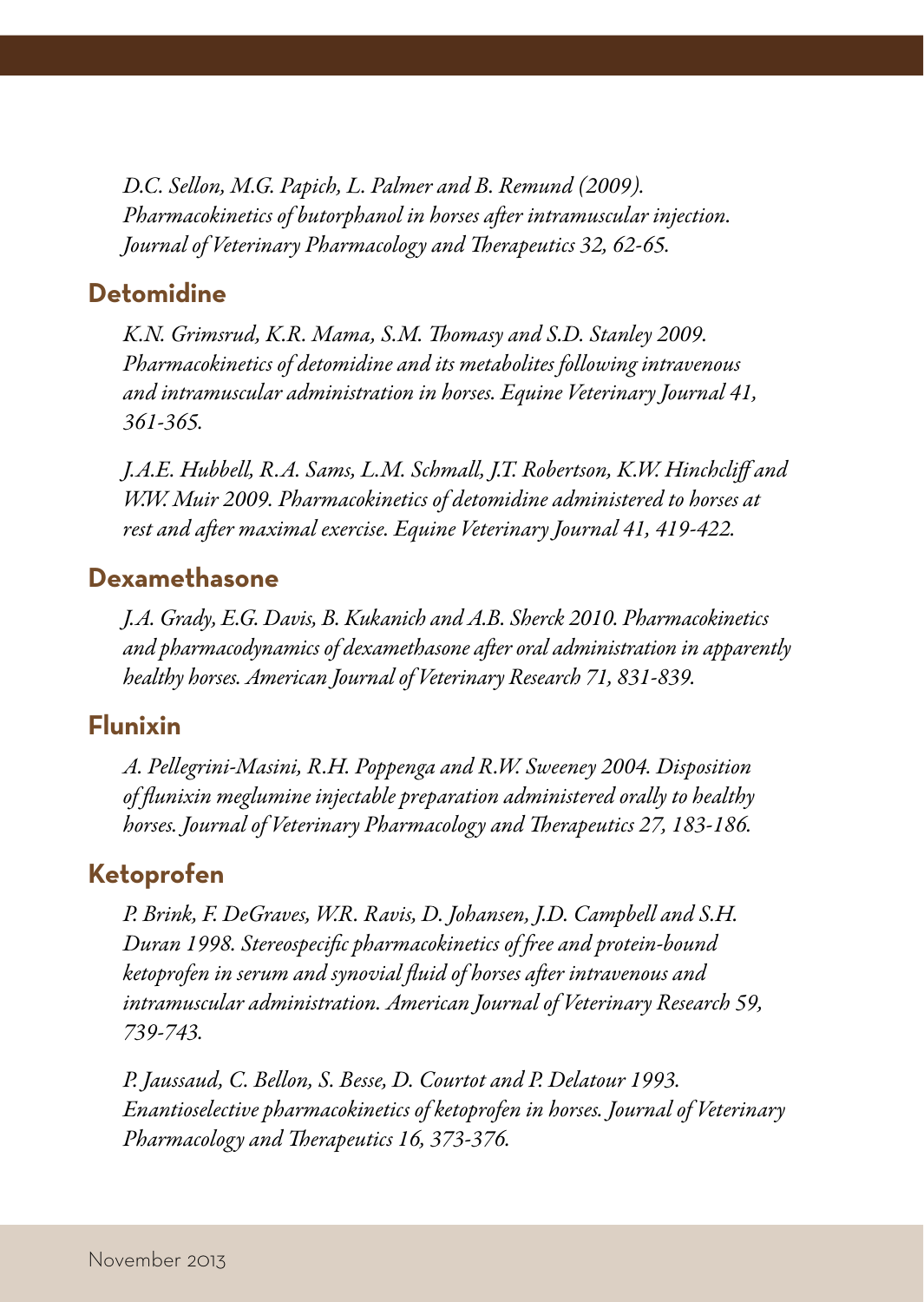#### **Lignocaine**

*E.J. Dickey, H.C. McKenzie 3rd, K.A. Brown and C.N. de Solis 2008. Serum concentrations of lidocaine and its metabolites after prolonged infusion in healthy horses. Equine Veterinary Journal 40, 348-352.*

*J. Kristinsson, T.H. Thordarson and T. Johannesson 1996. Pharmacokinetics of lignocaine in Icelandic horses after infiltration anaesthesia. Veterinary Record 138, 111-112.*

#### **Mepivacaine**

*J.D. Harkins, W. Karpiesiuk, W.E. Woods, A. Lehner, G.D. Mundy, W.A. Rees, L. Dirikolu, S. Bass, W.G Carter, J. Boyles and T. Tobin 1999. Mepivacaine: its pharmacological effects and their relationship to analytical findings in the horse. Journal of Veterinary Pharmacology and Therapeutics 22, 107-121.*

### **Methylprednisolone**

*L.R. Soma, C.E. Uboh, Y. Luo, F. Guan, P.J. Moate and R.C. Boston 2006. Pharmacokinetics of methylprednisolone acetate after intra-articular administration and its effect on endogenous hydrocortisone and cortisone secretion in horses. American Journal of Veterinary Research 67, 654-662.*

## **Phenylbutazone**

*E.C. Authie, P. Garcia, M.A. Popot, P.L. Toutain and M. Doucet 2010. Effect of an endurance-like exercise on the disposition and detection time of phenylbutazone and dexamethasone in the horse: application to medication control. Equine Veterinary Journal 42, 240-247.*

*P. Lees, J.B. Taylor, T.E. Maitho, J.D. Millar and A.J. Higgins 1987. Metabolism, excretion, pharmacokinetics and tissue residues of phenylbutazone in the horse. Cornell Vet 77, 192-211.*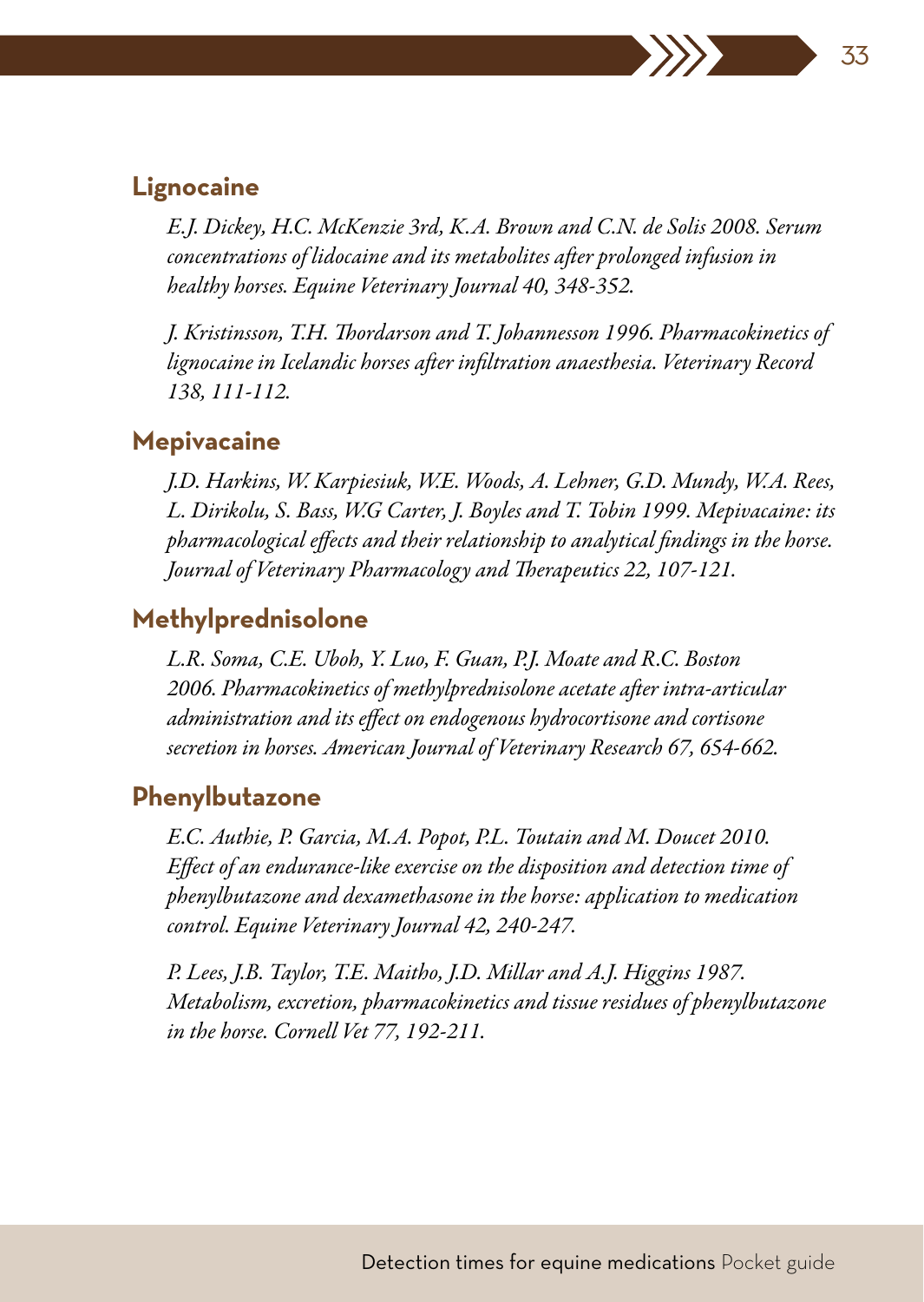#### **Prednisolone**

*C.L. Chen, J. Goldberg and R.R. Gronwall 1995. Pharmacokinetics of intravenously administration of prednisolone in the horse as determined by radioimmunoassay. Chinese Journal of Physiology 38, 1-6.*

*P.L. Toutain, R.A. Brandon, H. de Pomyers, M. Alvinerie and J.D. Baggot 1984. Dexamethasone and prednisolone in the horse: pharmacokinetics and action on the adrenal gland. American Journal of Veterinary Research 45, 1750-1756.*

### **Prilocaine**

*L.L. Glowacki, R. Dowarkasing, A. Moon-Borton, F.I. Schneiders, G.K. Noble, M.N. Sillence and J.H. Vine 2010. The metabolism and excretion of prilocaine in the horse after subcutaneous administration. Proceedings of the 18th International Conference of Racing Analysts and Veterinarians, March 2010, Queenstown NZ.*

#### **Procaine penicillin**

*C.E. Uboh, L.R. Soma, Y. Luo, E. McNamara, M.A. Fennell, L. May, D.C. Teleis, J.A. Rudy and A.O. Watson 2000. Pharmacokinetics of penicillin G procaine versus penicillin G potassium and procaine hydrochloride in horses. American Journal of Veterinary Research 61, 811-815.*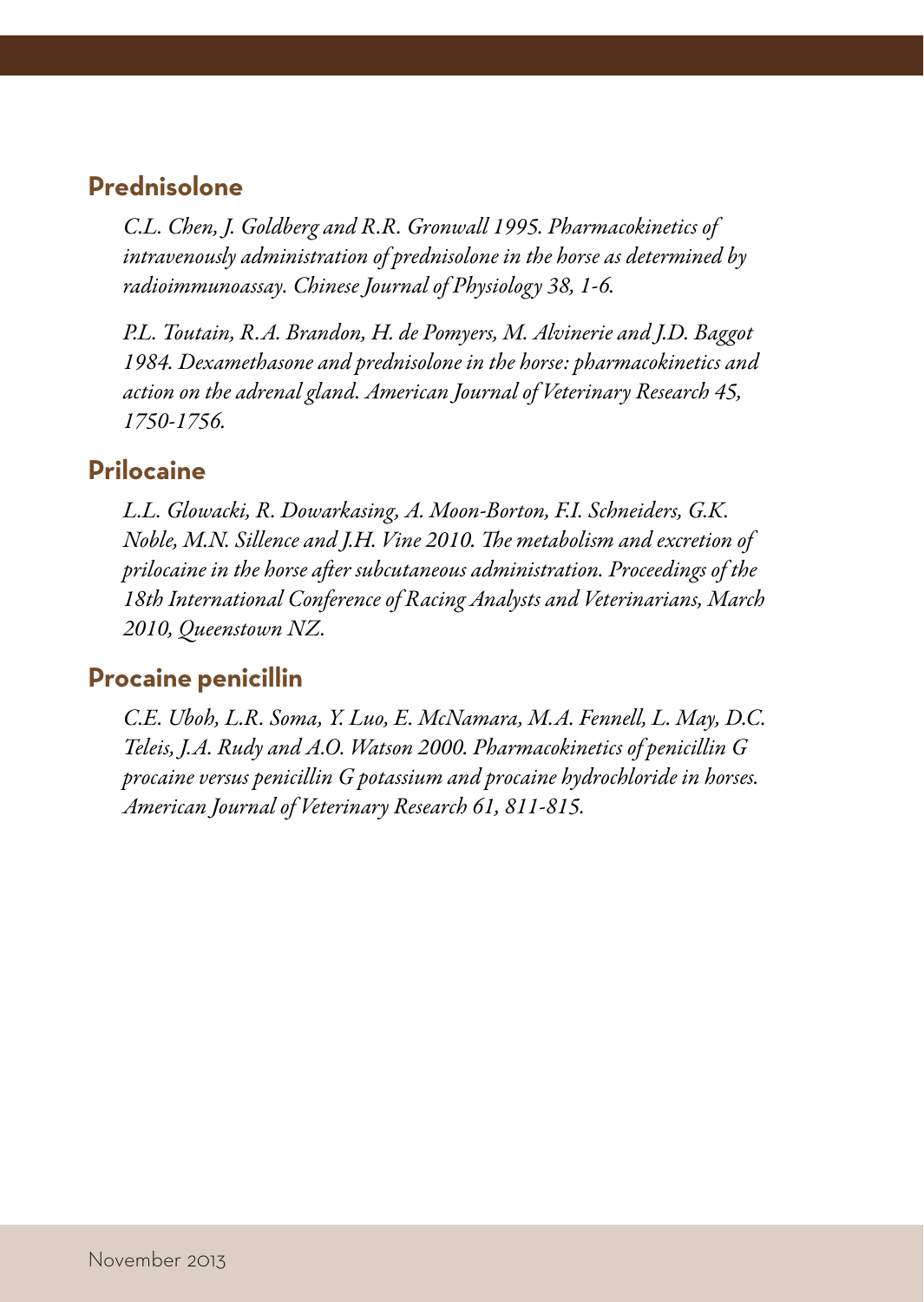# **Contact for further information:**

Professor Martin Sillence Science and Engineering Faculty Queensland University of Technology

Phone: 07 3138 2565 Email: [martin.sillence@qut.edu.au](mailto:martin.sillence@qut.edu.au)

RIRDC Pub. No. 13/038

35